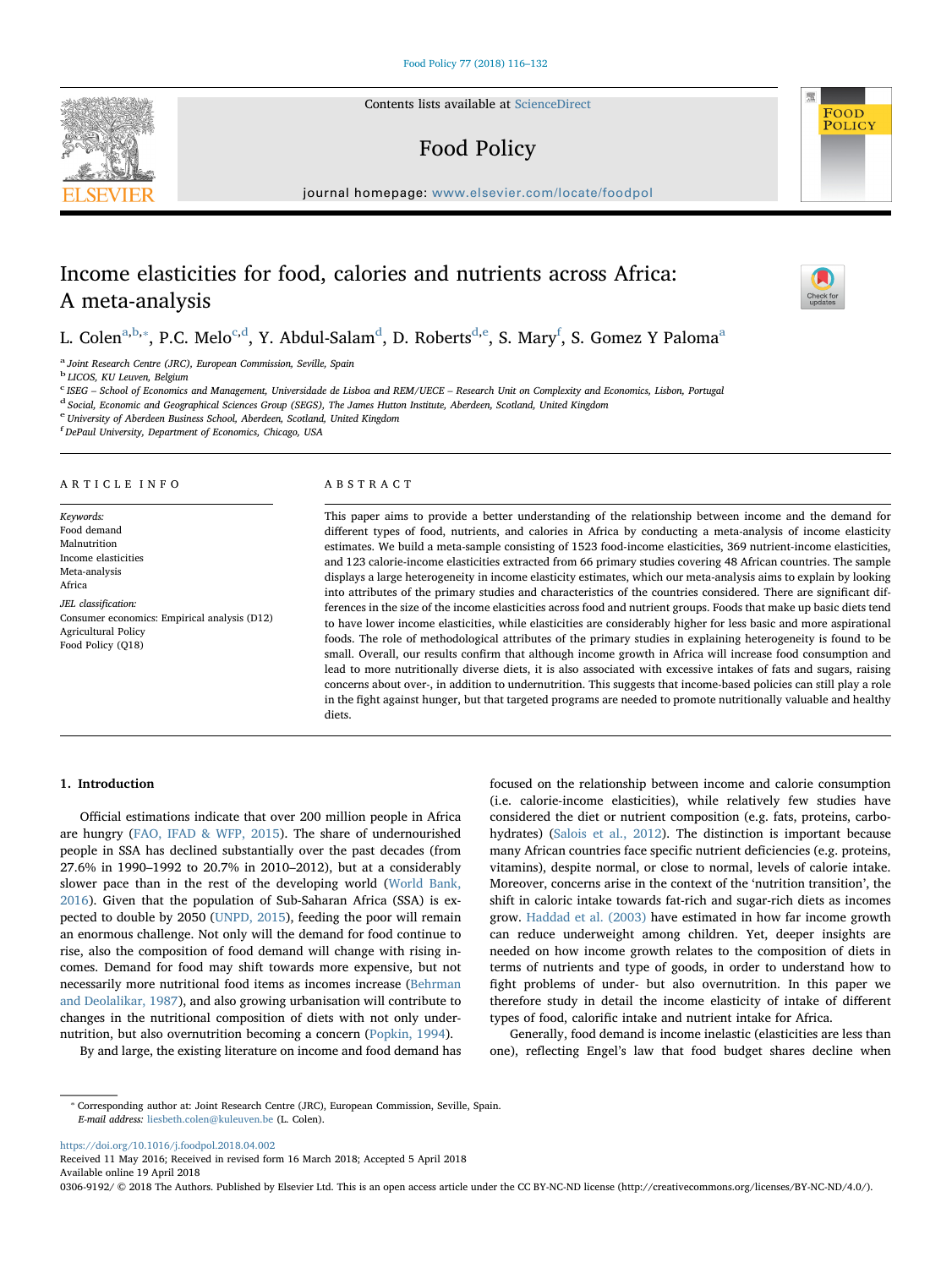income rises. $1$  Studies have shown that the relationship between income and calorie consumption is not linear and that the increase in the demand for calories as a result of income growth becomes smaller as income levels become higher (i.e. income elasticities are not constant). This is thought to result from the reaching of a saturation point in calorie consumption (e.g. Skoufi[as et al., 2011; Salois et al., 2012](#page-16-7)). Studies have also found evidence that increased income leads to a preference for higher quality foods and more diversified diets, which may result in fewer calories (per unit of cost) than basic staple food diets (e.g. Skoufi[as et al., 2011\)](#page-16-7) while delivering better nutrition. Evidence for developed countries (and increasingly also for developing countries), however, suggests that, overall, rising country income levels can lead to calorie overconsumption (leading to obesity), while the nutritional value of diets does not necessarily improve. In some developing countries, especially in their largest cities, the two realities of undernutrition and overnutrition often coexist, reflecting the "nutrition paradox" ([Caballero, 2005\)](#page-16-8). However, as [Fabiosa \(2011\)](#page-16-9) notes, underlying these general trends, countries at similar stages of economic development have very different dietary patterns. This might be due to a variety of different factors including food supply structures, degree of urbanisation and, more generally, different cultures and food consumption habits. It follows that projections on future food demand, and the effectiveness of income-based policy mechanisms in addressing food and nutrition security may vary across regions including across Africa.

In this paper we examine the relation between income and food, calorie and nutrient demand in Africa through a systematic review of the existing literature. We carry out a meta-analysis to explain the large heterogeneity in income elasticities across the African continent The paper draws on several recent review studies, including other metaanalyses of food demand (e.g. [Bouis and Haddad, 1992, Salois et al.,](#page-16-10) [2012, Ogundari and Abdulai, 2013, Zhou and Yu, 2014\)](#page-16-10), which are summarized in [Table A.1](#page-10-0) in Appendix. Our study builds on previous studies in three ways. First, most review studies focused on the relation between income and calorie consumption. This study provides evidence for income elasticities associated with different types of food and nutrients, besides calories, in order to improve our understanding of the relationship between income, diet composition and nutrition. The exception is the study by [Salois et al. \(2012\)](#page-16-5) which considered different nutrient-income elasticities (including carbohydrates, proteins and fats), yet based on a smaller sample and without controlling for methodological attributes which may influence the results. Second, we consider a comprehensive list of potential sources of variation in income elasticities, relating to the attributes of the primary studies as well as the countries they refer to. Previous reviews and meta-analyses have mostly focused either on the data and methodological attributes of the primary studies [\(Bouis and Haddad, 1992; Ogundari and Abdulai,](#page-16-10) [2013\)](#page-16-10), or on country income levels [\(Zhou and Yu, 2014; Salois et al.](#page-16-11) [2012\)](#page-16-11), but not on both at the same time. [Chen et al. \(2015\)](#page-16-12) do control for both sources of variation simultaneously, but focus on China only. Moreover, we also include urbanisation rates and geographical controls, which were not considered in previous studies. Thirdly, none of the previous meta-analyses provides specific evidence for Africa. [Teklu](#page-16-13) [\(1996\)](#page-16-13) does provide a qualitative review of food demand studies for Sub-Saharan Africa, and also [Bouis and Haddad \(1992\)](#page-16-10) include a few African studies in their overview. Yet, given the large number of new studies estimating the food-income relation in Africa since then, an update of the literature and a systematic approach are appropriate. As such, this study provides the first meta-analysis of income elasticities of food demand for Africa.

The remainder of the paper is organised as follows. Section [2](#page-1-1) provides a summary of the meta-sample construction and research methods

used. Section [3](#page-3-0) presents the key descriptive statistics of the metasample, the results from the meta-regression models and sensitivity tests, while Section [4](#page-9-0) discusses the key implications from our findings, and section [5](#page-9-1) concludes.

### <span id="page-1-1"></span>2. Data and research methods

### 2.1. Selection of primary studies and construction of the meta-sample

To identify the candidate primary studies to be included in the meta-sample, a search was carried out using a combination of terms including: "nutrition and income elasticity", "food and income elasticity", "calorie-income elasticity" and the combination of "income elasticity" and "demand elasticity" with a list of keywords such as "developing countries", "Africa", "food", "calorie", "nutrition", type of food (e.g. "eggs", "dairy", "milk", "cereal", "fruit", "vegetable", "fish", "meat"). $^{2}$  $^{2}$  $^{2}$  The search was carried out across various online databases including both published peer-reviewed literature (e.g. journal articles) and 'grey' literature (e.g. working papers, reports) in the economics, medical and nutrition disciplines. Database searches were performed between October 2014 and February 2015. The databases searched were: ISI Web of Knowledge, ScienceDirect, EconLit, PubMed, AJOL (African Journals Online), World Bank, AgEcon, USAID (US Agency for International Development), FAO (UN Food and Agriculture Organisation), IFPRI (International Food Policy Research Institute), RePEc (Research Papers in Economics), and Google Scholar. In addition, we also considered the references of primary studies included in previous review studies of food demand (e.g. [Bouis and Haddad, 1992; Salois et al.,](#page-16-10) [2012; Green et al., 2013](#page-16-10)<sup>[3](#page-1-3)</sup>; [Ogundari and Abdulai, 2013; Zhou and Yu,](#page-16-14) [2014\)](#page-16-14). No time frame regarding the publication date of primary studies was imposed. In total 89 candidate studies were identified, of which 27 had already been included in earlier review studies, while the remaining 62 concern new records, the majority of them identified through AJOL.

A further selection was made based on the relevance of the abstract to the research objectives, i.e. whether the abstract mentioned a combination of the words "food", "calorie", "nutrient", "income", and "elasticity" and whether the region of the study concerned Africa. At this stage a number of records were also excluded when a full text was not available. This screening left us with 75 articles. Next, to avoid problems of comparability between income elasticity estimates, we only maintained studies providing unit-free elasticity estimates of food demand with respect to income. This reduced the final sample to 66 studies. [Fig. A.1](#page-10-1) illustrates the selection process of primary studies and [Appendix B](#page-11-0) lists the primary studies included in the meta-sample. Once a study was selected, a process of data extraction was initiated following a specific protocol about the attributes of the primary study and elasticity estimates to be gathered<sup>[4](#page-1-4)</sup> (see [Table 1\)](#page-2-0). Where a study produced multiple income elasticities (e.g. for different food/nutrient groups, for urban and rural samples separately, using different estimation models), all estimates were included in the meta-sample,

<span id="page-1-0"></span> $^{\rm 1}$  We use 'food' as a composite term for the three aspects we consider i.e. food types, calories and nutrients. In more specific instances however (e.g. in discussing results), we are explicit in differentiating food, calorie and nutrients.

<span id="page-1-2"></span> $2$  Given the focus on developing countries in Africa, we also specified the search terms in Portuguese, French and Spanish, besides English, although, in the event, none were located.  $\frac{3}{3}$  [Green et al. \(2013\)](#page-16-15) is not a review on income elasticities, but provides a meta-analysis

<span id="page-1-3"></span>of food-price elasticities. Since primary studies may estimate both price and income elasticities, we also screened the primary studies considered in this paper. <sup>4</sup> It should be noted that a number of potential attributes (including demographic

<span id="page-1-4"></span>controls, conditional vs. unconditional elasticities, single- vs. multi-stage budgeting, type of estimator) were not considered either because many of the papers concerned did not provide sufficient details or because there was little variation across studies. For example, the presence of upward bias through indirect calorie and nutrition elasticity estimation linked to changes in quality of food consumed ([Behrman and Deolalikar, 1987\)](#page-16-3), was tested, but not found to be significantly different from zero. Yet, little variation (the largest part of studies using the direct method) and high multicollinearity with other study attributes, did not allow to include this attribute in the final regressions.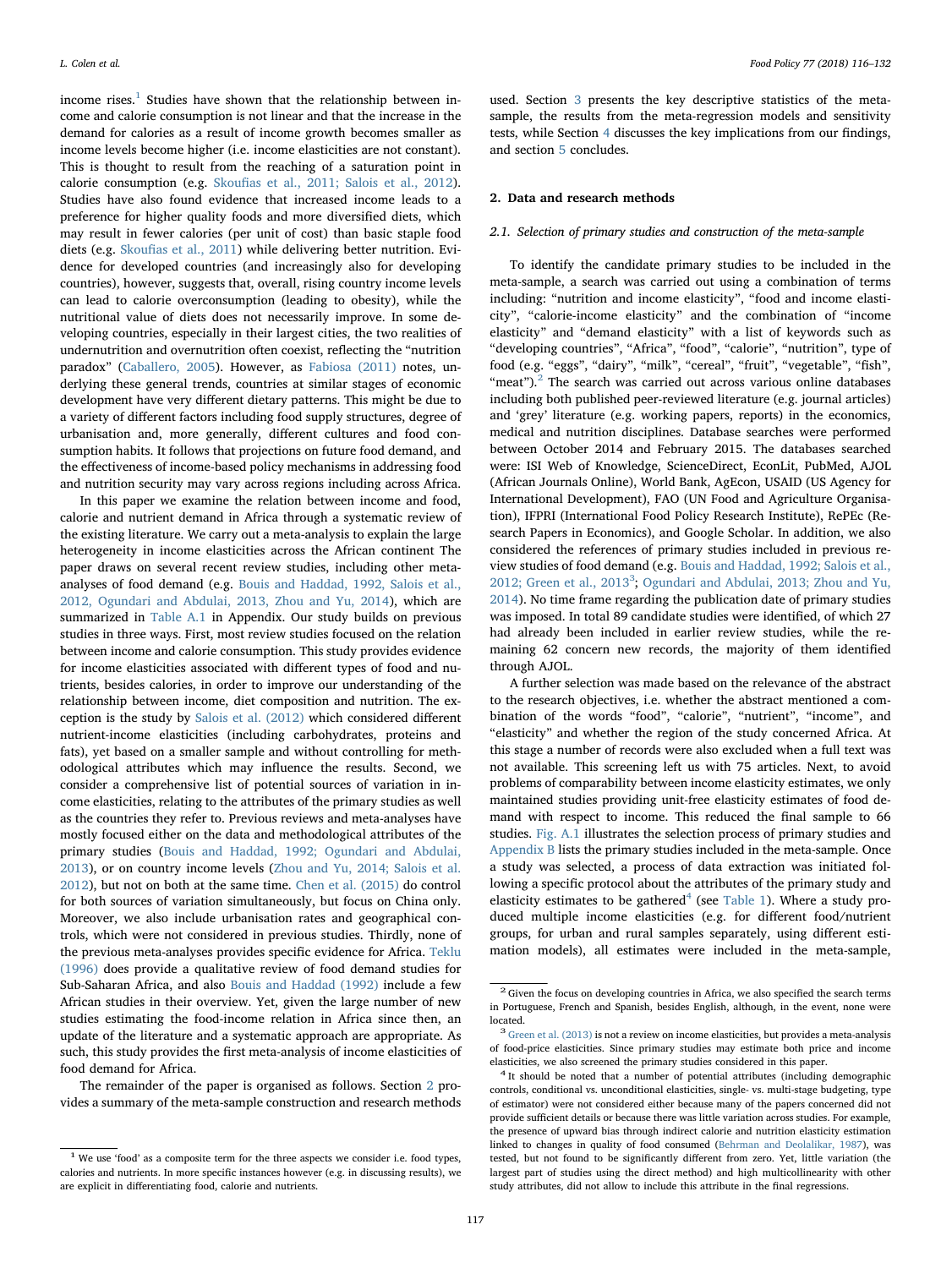<span id="page-2-0"></span>List of variables included in the meta-sample.

| Variables included in<br>meta-sample          | Description                                                                                      |
|-----------------------------------------------|--------------------------------------------------------------------------------------------------|
| Estimate and study level attributes (X)       |                                                                                                  |
| Income elasticity                             | Value of the estimates of income elasticities                                                    |
| Standard error                                | Standard error of the income elasticity estimate                                                 |
| Sample size                                   | Number of observations used to estimate the income<br>elasticity                                 |
| Type of publication                           | Peer reviewed journal, report from international<br>organisation, working paper/conference paper |
| Food group                                    | Beverages; cereals; meat, fish, eggs; fruit and                                                  |
|                                               | vegetables; dairy; fat and oils; tubers and starchy<br>roots; legumes and nuts                   |
| Nutrient group                                | Carbohydrates, fats, minerals, vitamins, proteins                                                |
| Time period                                   | Pre-1990, 1991/1995, 1996/2000, 2001/2005,                                                       |
|                                               | 2006/2015                                                                                        |
| Source of data                                | Primary or secondary data                                                                        |
| Nature of data                                | Household/individual data, aggregate data                                                        |
| Structure of data                             | Time series, cross-sectional, panel data                                                         |
| Consumption measure                           | Monetary value (expenditure) or quantity                                                         |
| Income measure                                | Income data or total expenditure                                                                 |
| Type of demand model                          | Single-equation, demand system                                                                   |
| Type of estimator                             | LS/ML, panel data FD/FE/GMM, IV                                                                  |
| Geographical coverage -<br>country            | Country to which the income elasticity refers to                                                 |
| Geographical coverage -<br>type of area       | All areas (i.e. rural and urban), rural area, urban area                                         |
| Attributes obtained from external sources (Y) |                                                                                                  |
| African region of the<br>country              | North, Central, East, West, South                                                                |
| Income level (ln)                             | Logarithm of Gross Domestic Product per capita<br>(GDPpc)                                        |
| Urbanisation                                  | Percentage of population in urban areas                                                          |

#### resulting in a total of 1,523 elasticities.

In addition to the attributes obtained directly from the primary studies, a number of variables obtained from sources external to the primary studies (e.g. [World Bank, 2016](#page-16-1)) were added a posteriori to the meta-sample. The rationale for including these variables is that they may help explain the heterogeneity in the observed income elasticities. The variables considered include geographical characteristics of countries, countries' income levels (i.e. gross domestic product per capita), and the degree of urbanisation<sup>[5](#page-2-1)</sup>. The country-level variables, and reasons for their inclusion, are described below and summarised in [Table 1](#page-2-0).

#### 2.2. Country-level variables

## 2.2.1. Geographical and regional characteristics

Unlike Asia where rice dominates over the entire continent, the consumption of starchy staple crops in Africa differs largely between regions ([FAO, 2016](#page-16-16)) according to the agro-ecological feasibility and economic profitability of the crops. Given strong habit persistence in the consumption of basic goods [\(Naik and Moore, 1996](#page-16-17)), present consumption can be expected to be highly determined by agricultural potential and historical price differences, even if present-day trading makes different types of staples more easily available than they were in the past. As such, maize is still the dominant staple in Eastern and Southern Africa, wheat is widely cultivated (and consumed) in North Africa, Sudan and Ethiopia, millet, sorghum and maize are important

<span id="page-2-2"></span>

Fig. 1. African regions included in the meta-regression analysis.

crops in the Sahel, and roots and tubers are common in Central Africa ([Teklu, 1996; Macauley, 2015\)](#page-16-13). But also other historical factors may explain present-day differences in consumer preferences. For example, in several West African countries, large amounts of rice were imported during the colonial period to keep food prices under control and since then rice has remained the most important staple in West-African diets ([Diagana et al., 1999](#page-16-18)). To capture existing commonalities including agro-climatic characteristics, historical ties or cultural influences that may explain present-day differences in consumption, we created a regional indicator which assigns each country to one of five African regions (North, Southern, East, West and Central Africa) following the United States Statistical Divisions [\(UNSD](#page-16-19)) classification [\(Fig. 1\)](#page-2-2).

#### 2.2.2. Income level

As noted earlier, the level of a country's income influences the amount and composition of its food demand. On average, individuals in low-income countries spend nearly half of their budgets on food, while individuals living in high-income countries spend only one-fifth of total income on food [\(Murcott et al., 2013](#page-16-20)). As a result, lower income countries may be more responsive to volatility in food prices and income shocks especially for the high value products. To account for the role of countries' income levels in the size of the income elasticity of food demand, we include the logarithm<sup> $6$ </sup> of the gross domestic product per capita (GDP pc, in constant 2005 dollar terms) from the World Development Indicators (WDI, [World Bank 2016\)](#page-16-1) database as a proxy for national income levels. For studies using panel and time series data, we take the average of these incomes for the period of the data in the underlying study.

#### 2.2.3. Level of urbanisation

Urbanisation is thought to influence food demand in three main ways [\(Regmi and Dyck, 2001](#page-16-21)). First, urban lifestyles are typically sedentary whilst rural lifestyles are labour intensive. As a result, calorie requirements in rural diets are greater, leading to greater dependence on calorie-dense foods such as tubers, cereals and coarse grains. Second, rural livelihoods are typically based on subsistence agriculture and the

<span id="page-2-1"></span> $^{\rm 5}$  Income elasticities are also likely to differ between foods that are very common (i.e. foods traditionally produced in the country) and foods perceived as luxurious or aspirational. In order to capture which types of foods can be considered as 'basic', we hoped to consider the extent to which a country's diet is dominated by certain types of foods using data for the share of a certain food in the total food consumption based on the FAO food balances for African countries. Unfortunately, this measure was only available for more recent periods and hence, due to missing values, it could not be included in the metaregression models.

<span id="page-2-3"></span><sup>6</sup> Other functional forms (including per capita income and its square) have been tested to account for potential non-linearities. Except for the calorie elasticities, the logarithmic transformation was found to fit best the data and alternative functional forms did not cause any notable changes in the coefficients of the covariates or predicted elasticities. When discussing the results for the calories estimates, we include a brief discussion of the results of including GDP per capita and its square in the text.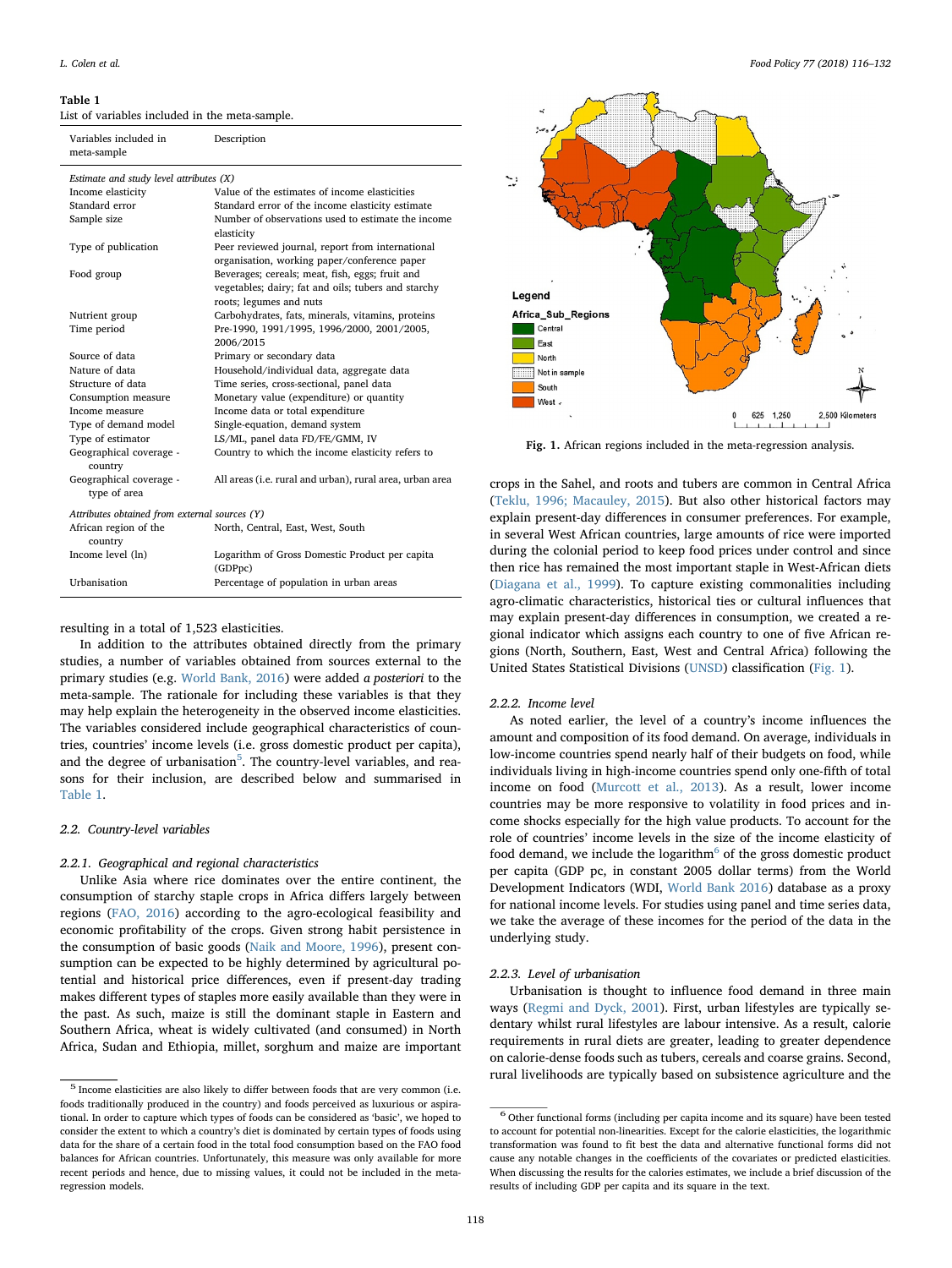ability of households to diversify the composition of their diets is constrained by the amount, as well as marketability, of their produce. Rural diets are therefore often dominated by households' own produce, which is often based on high yielding calorie-rich tubers, cereals and grains. In contrast, urban households typically purchase their foods and are exposed to a wider array of food choice, which may lead to greater diversity in food consumption. Thirdly, the opportunity cost of time for women in urban locations is typically higher than in rural areas, leading to a larger percentage of women working outside the home. This increases the dependence of households on foods sold outside the home (e.g. street fast foods, readymade food). In rural locations, foods are mostly home cooked as women engage in domestic occupations, often linked to agriculture. For these reasons, African countries with higher urbanisation rates are expected to face a smaller overall demand for calorie-rich foods such as tubers, cereals and grains, and greater demand for protein-based foods such as meat, fish, eggs and dairy products, and other types of foods (e.g. fruits, vegetables). We include a measure of urbanisation based on the percentage of population living in urban areas. This is high in countries such as Nigeria and South Africa, which have very large and densely populated mega-cities. Urbanisation data were taken from the WDI dataset [\(World Bank, 2016](#page-16-1)). For studies using panel and time series data, the average for the period of the data in the underlying study is used.

#### 2.3. The meta-regression model

In order to analyse the relationship between income and food demand, we estimate separate meta-regressions for each type of income elasticity (food, nutrient or calorie). The specification of the models is based on the variables listed in [Table 2](#page-4-0) and can be described as follows:

$$
\varepsilon_{ij} = \sum_{m=1}^{M} \beta_m X_{mj} + \sum_{n=1}^{N} \beta_n Y_{ni(c)} + \nu_{ij}
$$
\n(1)

where  $\varepsilon_{ii}$  is the value of the estimate of the income elasticity, *i* identifies the elasticity estimate and  $j$  denotes the study to which the elasticity estimate belongs.

- $X_{mi}$  represents the *m* variables that contain the attributes of income elasticity estimate  $i$  of study  $j$  hypothesised to explain part of the variation in the value of the income elasticity, while  $β<sub>m</sub>$  estimates the impact of each of the m variables ( $m = 1, 2,...,M$ ). Some of these variables may vary within multiple-estimate studies (e.g. type of demand model), while other variables may be constant within the study (e.g. structure of data used);
- $Y_{ni(c)}$  represents the *n* country-level variables, which measure the effect of attributes due to a country c attributes (e.g. ln GDP per capita, urbanisation) on the income elasticity estimate *i*.  $β<sub>n</sub>$  estimates the impact of each of the *n* country-level variables ( $n = 1, 2,$ …,N);
- Finally,  $v_{ij}$  is the error term, which is assumed to be normally distributed while allowing for heteroskedasticity and clustering at the study level.

The model above can be estimated using pooled Ordinary Least Squares (OLS), or panel data estimators based on random-effects and fixed-effects to take account of between- and within-study variation. The advantage of the panel data estimator is that controls for possible studyspecific unobserved heterogeneity. Though the fixed-effects estimator avoids possible endogeneity bias due to correlation between unit-specific (i.e. study-specific) unobserved heterogeneity and the model covariates, it results in a great loss of variation for covariates that have little or no within-study variation (i.e. variables that are constant within studies). Since this is the case of our meta-sample, the fixed-effects estimator is not deemed appropriate. To compare pooled OLS and random-effects (RE) estimators, we use the Breusch-Pagan Lagrange

Multiplier (B-P LM) test, with the null hypothesis stating that pooled OLS is appropriate. Since for most of the results pooled OLS is not rejected, we present these results in the main text. Results using the RE estimator can be found in the [Appendix D.](#page-13-0)

## <span id="page-3-0"></span>3. Results

### 3.1. Description of the meta-sample

The final meta-sample includes income elasticities from 66 primary studies, covering 48 out of 54 African countries, providing a total of 1,523 estimates of food-income elasticities, 369 estimates of nutrientincome elasticities, and 123 estimates of calorie-income elasticities. Of the 66 studies included, 43 are studies which have not been included in previous meta-analyses. 11 studies were produced by international organisations (IO), 10 are working papers, while the remaining 45 are published in peer reviewed journals. Although the vast majority of studies account for a very small part of the meta-sample, four studies alone represent 58% of the whole sample, with one study [\(Muhammad](#page-16-22) [et al., 2011](#page-16-22)) representing 21% of the whole sample.

Given the large dispersion and the presence of a number of highly implausible values among the elasticity estimates, an outlier analysis was performed using the interquartile range rule ([Tukey, 1977\)](#page-16-23). Income elasticity estimates outside the range  $[Q1 - 3 * IQR, Q3 + 3 * IQR]$ were removed for nutrients, calories and for each of the food cate-gories.<sup>[7](#page-3-1)</sup> The resulting samples without outliers provide a total of  $1,444$ food-income elasticity estimates, 369 nutrient-income elasticities estimates, and 120 calorie-income elasticities estimates.

[Table 2](#page-4-0) provides a summary of the main features of the outliercontrolled sample for food-, calorie-, and nutrient-income elasticities. Of the three categories of food demand (foodstuffs, nutrients and calories), foodstuffs is by far the largest category, constituting about 75% of the observations. The number of elasticities for calorie intake contributes the lowest number of observations, about 6%, with the remaining 19% attributed to nutrients. The average income elasticity for foods is 0.61, 0.41 for nutrients, and 0.42 for calories. The coefficients of variation (CV) indicate that overall there is greater dispersion in the data for nutrient and calorie-income elasticities (0.94 and 0.84 respectively) than for food-income elasticities (0.65).

The main food groups are: beverages, cereals, dairy, fat and oil, fruits and vegetables, legumes and nuts, meat fish and eggs, and tubers and starchy root crops. As expected, food groups with the lowest mean income elasticities are those that would normally constitute the basic diet in most African countries (i.e. cereals and legumes and nuts), with average elasticities of around 0.40, whilst those with the highest elasticities would typically be more luxury products, supplementing the basic diets (i.e. meat, fish and eggs, dairy products and beverages), with average elasticities ranging from 0.80 to 1.24.

The main nutrient groups are: carbohydrates, minerals, vitamins, proteins and fats. The mean income elasticity is lowest for carbohydrates (0.23), which is in line with expectations given that carbohydrates constitute the basic components of most African diets (cereals, tubers, etc.). Income elasticities for vitamins, minerals, protein and fats are higher, which corresponds to their content being higher in the more supplementary food categories (fruits, nuts and animal-source products).

There are considerable differences in the magnitude of the income

<span id="page-3-1"></span> $^7$  We tested the sensitivity of our results to alternative outlier selection methods (using 1.5 instead of 3 in the IQR rule (Q1: bottom quartile, Q3: upper quartile, IQR: interquartile range), or excluding the upper and lower 1% or 5% of the sample) or to using the full initial sample. The precise coefficients and significance levels on a few covariates facing high multicollinearity (i.e. covariates related to study attributes such as data structure or demand model) vary somewhat according to the outlier method used, yet differences are limited and do not affect the conclusions of the study. Results are available from the authors upon request.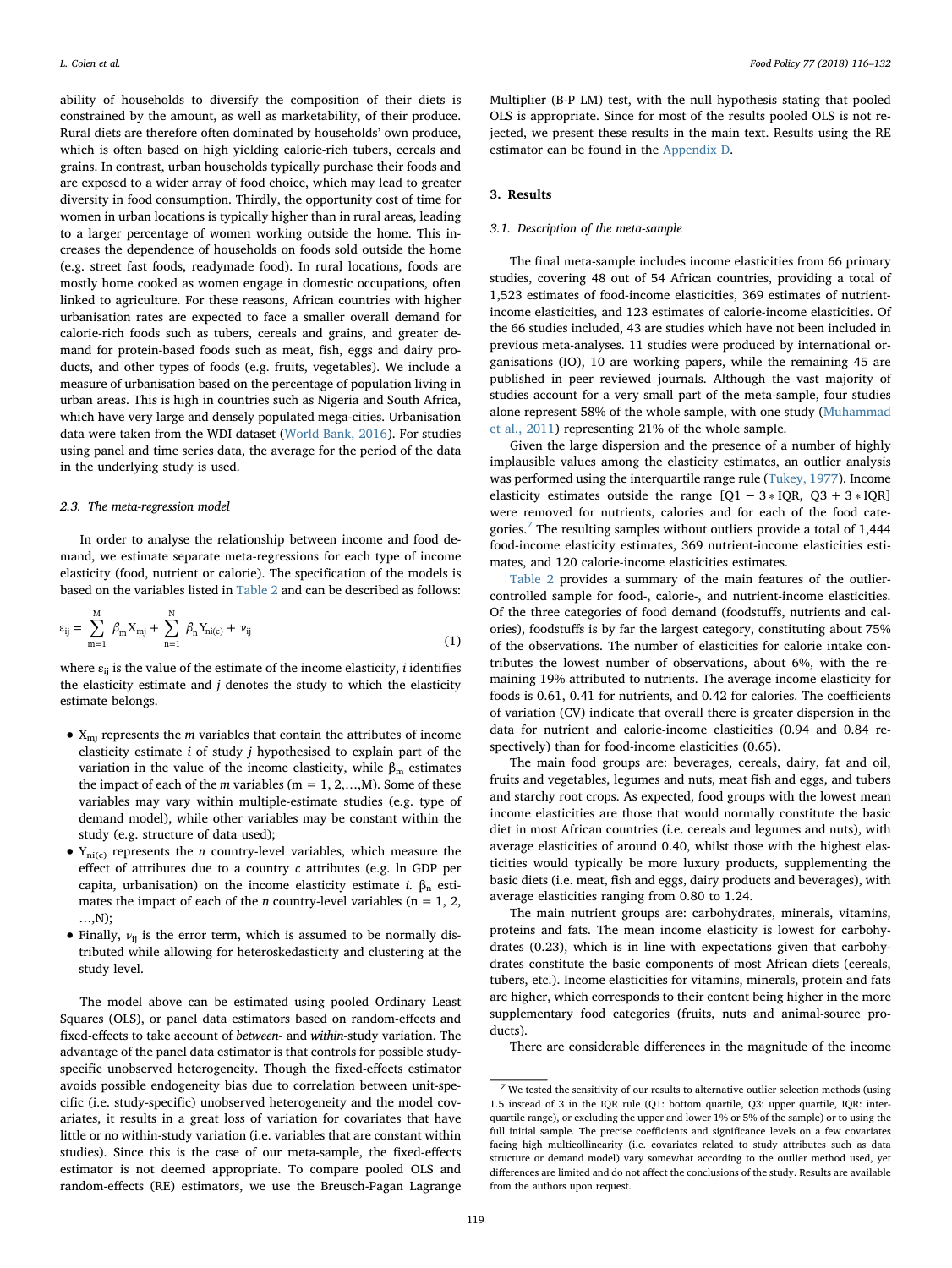<span id="page-4-0"></span>Summary statistics of meta-sample.

| Income elasticities                | Food-income elasticities |                          | Nutrient-income elasticities |                          |                                        | Calorie-income elasticities    |                          |                          |                               |                                                      |                                                      |                          |
|------------------------------------|--------------------------|--------------------------|------------------------------|--------------------------|----------------------------------------|--------------------------------|--------------------------|--------------------------|-------------------------------|------------------------------------------------------|------------------------------------------------------|--------------------------|
|                                    | Number                   | Share (%)                | Mean                         | <b>CV</b>                | Number                                 | Share (%)                      | Mean                     | CV                       | Number                        | Share (%)                                            | Mean                                                 | CV                       |
| <b>Total</b>                       | 1444                     | 100%                     | 0.613                        | 0.647                    | 369                                    | 100%                           | 0.408                    | 0.944                    | 120                           | 100%                                                 | 0.421                                                | 0.836                    |
| Type of publication                |                          |                          |                              |                          |                                        |                                |                          |                          |                               |                                                      |                                                      |                          |
| Journal article                    | 604                      | 42%                      | 0.472                        | 1.010                    | 295                                    | 80%                            | 0.352                    | 1.10                     | 71                            | 60%                                                  | 0.388                                                | 0.707                    |
| Report                             | 701                      | 49%                      | 0.726                        | 0.396                    | 68                                     | 18%                            | 0.680                    | 0.373                    | 15                            | 13%                                                  | 0.482                                                | 0.670                    |
| Working/conf. paper                | 139                      | 10%                      | 0.659                        | 0.423                    | 6                                      | 2%                             | 0.093                    | 0.433                    | 34                            | 28%                                                  | 0.467                                                | 1.046                    |
| Time period                        |                          |                          |                              |                          |                                        |                                |                          |                          |                               |                                                      |                                                      |                          |
| Pre-1990                           | 21                       | 1%                       | 0.548                        | 0.941                    | 8                                      | 2%                             | 0.195                    | 0.283                    | 30                            | 25%                                                  | 0.451                                                | 0.596                    |
| 1991/1995                          | 83                       | 6%                       | 0.802                        | 0.370                    | $\bf{0}$                               | n/a                            | n/a                      | n/a                      | 20                            | 17%                                                  | 0.525                                                | 1.028                    |
| 1996/2000                          | 743                      | 51%                      | 0.491                        | 0.806                    | 218                                    | 59%                            | 0.268                    | 1.40                     | 24                            | 20%                                                  | 0.332                                                | 0.918                    |
| 2001/2005                          | 507                      | 35%                      | 0.741                        | 0.487                    | 137                                    | 37%                            | 0.657                    | 0.419                    | 31                            | 26%                                                  | 0.492                                                | 0.671                    |
| 2006/2015                          | 86                       | 6%                       | 0.738                        | 0.417                    | $\bf{0}$                               | n/a                            | n/a                      | n/a                      | 3                             | 3%                                                   | 0.067                                                | 1.474                    |
| Multiple time groups               | 4                        | 0%                       | 0.825                        | 0.434                    | 6                                      | 2%                             | 0.093                    | 0.433                    | 12                            | 10%                                                  | 0.263                                                | 0.769                    |
| African region                     |                          |                          |                              |                          |                                        |                                |                          |                          |                               |                                                      |                                                      |                          |
| Central Africa                     | 121                      | 8%                       | 0.744                        | 0.453                    | 60                                     | 16%                            | 0.745                    | 0.257                    | 6                             | 5%                                                   | 0.806                                                | 0.215                    |
| East Africa                        | 224                      | 16%                      | 0.687                        | 0.413                    | 25                                     | 7%                             | 0.565                    | 0.632                    | 49                            | 41%                                                  | 0.493                                                | 0.755                    |
| North Africa<br>Southern Africa    | 143<br>392               | 10%                      | 0.593                        | 0.355<br>0.613           | $\bf{0}$                               | n/a                            | n/a                      | n/a                      | 3                             | 3%<br>6%                                             | 0.527                                                | 0.346                    |
| West Africa                        | 564                      | 27%<br>39%               | 0.681<br>0.513               | 0.861                    | 48<br>230                              | 13%<br>62%                     | 0.685<br>0.253           | 0.386<br>1.400           | 7<br>45                       | 38%                                                  | 0.703<br>0.271                                       | 0.348<br>1.144           |
| Cross-country                      | $\bf{0}$                 | 0%                       | n/a                          | n/a                      | 6                                      | 2%                             | 0.093                    | 0.433                    | 10                            | 8%                                                   | 0.290                                                | 0.215                    |
|                                    |                          |                          |                              |                          |                                        |                                |                          |                          |                               |                                                      |                                                      |                          |
| Source of data                     |                          |                          |                              |                          |                                        |                                |                          |                          |                               |                                                      |                                                      |                          |
| Both<br>Primary                    | 8<br>91                  | 0%<br>6%                 | 0.788<br>0.531               | 0.312<br>0.897           | $\boldsymbol{0}$<br>17                 | 0%<br>5%                       | n/a<br>0.739             | n/a<br>0.403             | $\mathbf{1}$<br>38            | 1%<br>32%                                            | 0.000<br>0.393                                       | n/a<br>0.818             |
| Secondary                          | 1345                     | 93%                      | 0.618                        | 0.633                    | 352                                    | 95%                            | 0.391                    | 0.974                    | 81                            | 68%                                                  | 0.440                                                | 0.831                    |
|                                    |                          |                          |                              |                          |                                        |                                |                          |                          |                               |                                                      |                                                      |                          |
| Nature of data                     |                          |                          |                              |                          |                                        |                                |                          |                          |                               |                                                      |                                                      |                          |
| Aggregate<br>Microdata (household) | 549<br>895               | 38%<br>62%               | 0.749<br>0.530               | 0.376<br>0.816           | 6<br>363                               | 2%<br>98%                      | 0.093<br>0.413           | 0.433<br>0.934           | 13<br>107                     | 11%<br>89%                                           | 0.272<br>0.440                                       | 0.685<br>0.827           |
|                                    |                          |                          |                              |                          |                                        |                                |                          |                          |                               |                                                      |                                                      |                          |
| Structure of data                  |                          |                          |                              |                          |                                        |                                |                          |                          |                               |                                                      |                                                      |                          |
| Cross-sectional                    | 1348                     | 93%                      | 0.624                        | 0.624                    | 335                                    | 91%                            | 0.426                    | 0.927                    | 61                            | 51%                                                  | 0.477                                                | 0.647                    |
| Panel data<br>Time series          | 77<br>19                 | 5%<br>1%                 | 0.438<br>0.531               | 1.004<br>0.979           | 34<br>$\bf{0}$                         | 9%<br>n/a                      | 0.226<br>n/a             | 0.839<br>n/a             | 50<br>9                       | 42%<br>8%                                            | 0.367<br>0.351                                       | 1.131<br>0.485           |
|                                    |                          |                          |                              |                          |                                        |                                |                          |                          |                               |                                                      |                                                      |                          |
| Type of area                       |                          |                          |                              |                          |                                        |                                |                          |                          |                               |                                                      |                                                      |                          |
| Rural/urban (both)                 | 982                      | 68%                      | 0.625                        | 0.619                    | 232                                    | 63%                            | 0.261                    | 1.40                     | 47                            | 39%                                                  | 0.313                                                | 0.813                    |
| Rural                              | 250<br>212               | 17%<br>15%               | 0.619                        | 0.723<br>0.674           | 63<br>74                               | 17%                            | 0.720                    | 0.274                    | 47<br>26                      | 39%                                                  | 0.561                                                | 0.756                    |
| Urban                              |                          |                          | 0.551                        |                          |                                        | 20%                            | 0.604                    | 0.529                    |                               | 22%                                                  | 0.368                                                | 0.772                    |
| Consumption measure                |                          |                          |                              |                          |                                        |                                |                          |                          |                               |                                                      |                                                      |                          |
| Expenditure                        | 1091                     | 76%                      | 0.612                        | 0.663                    | 278                                    | 75%                            | 0.356                    | 1.089                    | 35<br>85                      | 29%                                                  | 0.543                                                | 0.838                    |
| Quantity                           | 353                      | 24%                      | 0.617                        | 0.595                    | 91                                     | 25%                            | 0.567                    | 0.585                    |                               | 71%                                                  | 0.372                                                | 0.777                    |
| Income measure                     |                          |                          |                              |                          |                                        |                                |                          |                          |                               |                                                      |                                                      |                          |
| Expenditure                        | 903                      | 63%                      | 0.712                        | 0.529                    | 125                                    | 34%                            | 0.721                    | 0.329                    | 64                            | 53%                                                  | 0.516                                                | 0.590                    |
| Income                             | 541                      | 37%                      | 0.448                        | 0.834                    | 244                                    | 66%                            | 0.247                    | 1.397                    | 56                            | 47%                                                  | 0.314                                                | 1.193                    |
| Demand model                       |                          |                          |                              |                          |                                        |                                |                          |                          |                               |                                                      |                                                      |                          |
| Single equation                    | 71                       | 5%                       | 0.363                        | 1.253                    | 37                                     | 10%                            | 0.380                    | 0.792                    | 87                            | 73%                                                  | 0.374                                                | 0.905                    |
| Demand system                      | 1373                     | 95%                      | 0.626                        | 0.621                    | 332                                    | 90%                            | 0.411                    | 0.957                    | 33                            | 27%                                                  | 0.548                                                | 0.661                    |
| Type of estimator                  |                          |                          |                              |                          |                                        |                                |                          |                          |                               |                                                      |                                                      |                          |
| FD/FE/GMM                          | 4                        | 0%                       | 0.900                        | 0.141                    | 6                                      | 2%                             | 0.093                    | 0.433                    | 23                            | 19%                                                  | 0.491                                                | 1.045                    |
| IV                                 | 6                        | $0\%$                    | 0.007                        | 0.319                    | 8                                      | $2\%$                          | 0.706                    | 0.539                    | 12                            | 10%                                                  | 0.268                                                | 0.609                    |
| LS/ML                              | 1427                     | 99%                      | 0.614                        | 0.644                    | 355                                    | 96%                            | 0.407                    | 0.945                    | 85                            | 71%                                                  | 0.425                                                | 0.739                    |
|                                    | 7                        | 0%                       | 0.729                        | 0.543                    | $\bf{0}$                               | 0%                             | n/a                      | n/a                      | 0                             | 0%                                                   | n/a                                                  | n/a                      |
| Food group                         |                          |                          |                              |                          |                                        |                                |                          |                          |                               |                                                      |                                                      |                          |
| Beverages                          | 92                       | 6%                       | 1.240                        | 0.308                    | $\overline{\phantom{a}}$               |                                |                          |                          | $\overline{\phantom{0}}$      | -                                                    | ٠                                                    | ۰                        |
| Cereals                            | 363                      | 25%                      | 0.396                        | 0.990                    | $\overline{\phantom{0}}$               |                                |                          |                          | $\overline{\phantom{0}}$      | $\overline{\phantom{0}}$                             | $\overline{\phantom{0}}$                             | -                        |
| Dairy<br>Fat and oil               | 106<br>106               | 7%<br>7%                 | 0.810                        | 0.113                    | $\overline{\phantom{a}}$               | $\overline{\phantom{0}}$<br>L. | $\overline{\phantom{0}}$ | $\overline{\phantom{0}}$ | $\overline{\phantom{0}}$<br>÷ | $\overline{\phantom{0}}$<br>$\overline{\phantom{0}}$ | $\overline{\phantom{a}}$<br>$\overline{\phantom{0}}$ | ÷                        |
| Fruits and vegetables              | 207                      | 14%                      | 0.582<br>0.620               | 0.259<br>0.457           | $\qquad \qquad -$<br>$\qquad \qquad -$ |                                |                          | L.                       | L.                            | $\overline{\phantom{0}}$                             | $\overline{\phantom{a}}$                             | ÷<br>÷                   |
| Legumes and nuts                   | 123                      | 9%                       | 0.400                        | 1.028                    | $\overline{\phantom{0}}$               |                                |                          |                          |                               | $\overline{\phantom{0}}$                             | $\overline{\phantom{a}}$                             |                          |
| Meat, fish, eggs                   | 304                      | 21%                      | 0.797                        | 0.27                     | $\qquad \qquad -$                      |                                |                          | $\overline{\phantom{0}}$ |                               | $\overline{\phantom{0}}$                             | $\overline{\phantom{0}}$                             |                          |
| Tubers and starchy root crops      | 143                      | 10%                      | 0.420                        | 0.989                    | $\qquad \qquad -$                      | $\overline{\phantom{a}}$       |                          | -                        | $\overline{\phantom{0}}$      | $\overline{\phantom{0}}$                             | $\overline{\phantom{a}}$                             | ۰                        |
| By nutrient group                  |                          |                          |                              |                          |                                        |                                |                          |                          |                               |                                                      |                                                      |                          |
| Carbohydrates                      | ÷                        |                          |                              | $\overline{\phantom{0}}$ | 42                                     | 11%                            | 0.228                    | 1.407                    | $\overline{\phantom{0}}$      |                                                      | $\overline{\phantom{a}}$                             |                          |
| Fats                               | $\overline{\phantom{a}}$ | $\overline{\phantom{a}}$ | $\overline{\phantom{0}}$     | $\overline{\phantom{0}}$ | 26                                     | 7%                             | 0.308                    | 1.409                    | $\overline{\phantom{a}}$      | $\overline{\phantom{0}}$                             | $\overline{\phantom{a}}$                             | ÷                        |
| Minerals                           | ۰                        |                          | -                            | $\overline{\phantom{m}}$ | 108                                    | 29%                            | 0.385                    | 0.988                    | $\overline{\phantom{m}}$      | $\overline{\phantom{0}}$                             | $\overline{\phantom{a}}$                             | -                        |
| Proteins                           | -                        | ۰                        | -                            | $\overline{\phantom{0}}$ | 43                                     | 12%                            | 0.388                    | 0.956                    | $\overline{\phantom{a}}$      | $\overline{\phantom{0}}$                             | $\overline{\phantom{0}}$                             | -                        |
| Vitamins                           |                          |                          |                              | $\overline{\phantom{0}}$ | 150                                    | 41%                            | 0.498                    | 0.762                    | $\overline{\phantom{0}}$      | $\overline{\phantom{0}}$                             | $\overline{\phantom{0}}$                             | $\overline{\phantom{0}}$ |

Notes: n/a: not applicable. CV: coefficient of variation. FD/FE/GMM: First Difference/Fixed Effects/Generalized Methods of Moments. IV: Instrumental variables estimation. LS/ML: Least squares/Maximum Likelihood. Statistics are provided for the outlier-controlled sample, i.e. after removing outliers beyond the [Q1 − 3\*IQR, Q3 + 3\*IQR] interval.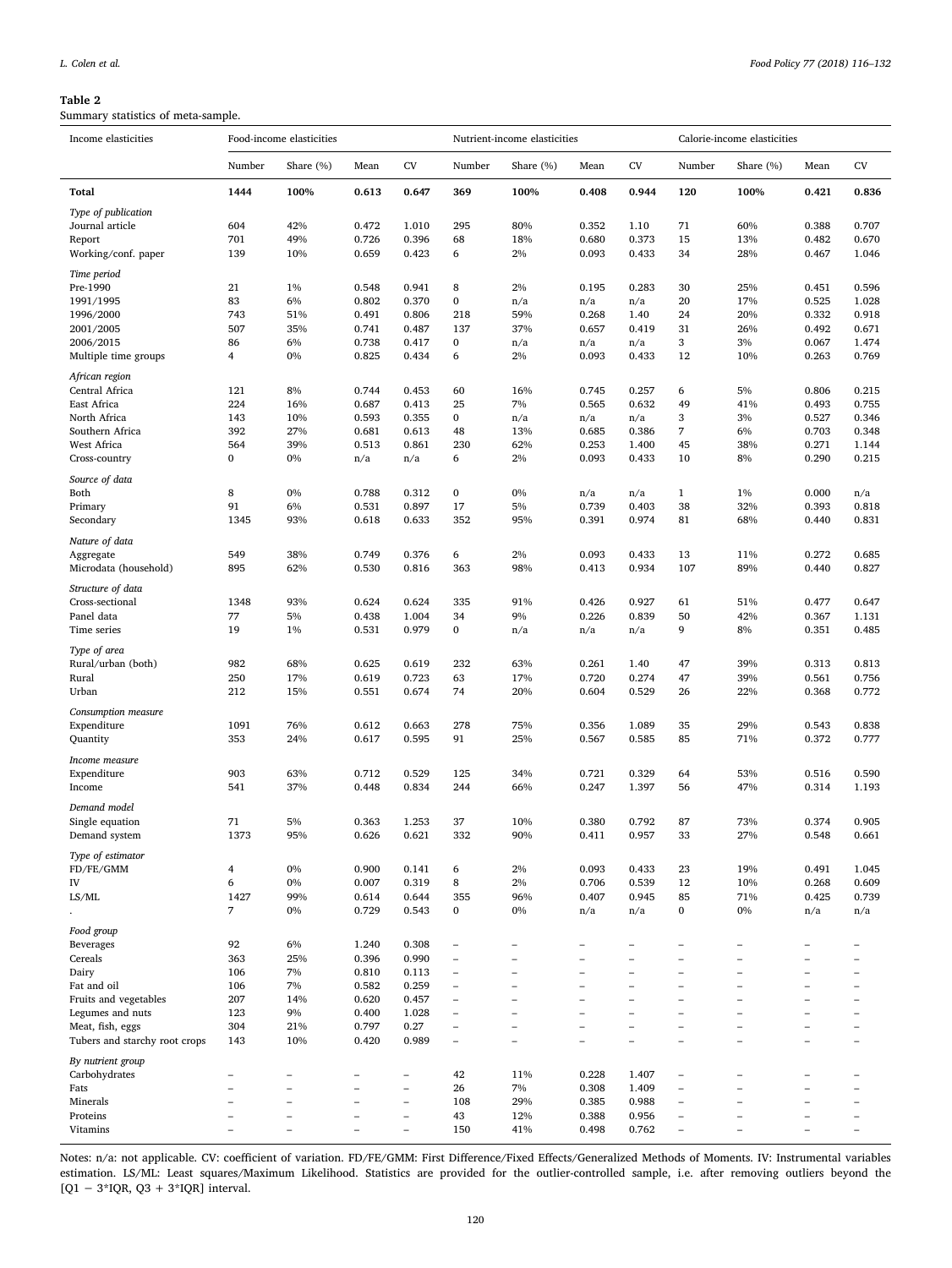<span id="page-5-0"></span>Results from the meta-regressions of food-income elasticities.

| Variables                                         |                                   | Model 1a                 | Model 2a               | Model 1b                 | Model 2b                 |
|---------------------------------------------------|-----------------------------------|--------------------------|------------------------|--------------------------|--------------------------|
| Type of publication (ref: Journal)                | Report                            | $0.1104*$                | $0.1281$ <sup>*</sup>  | 0.0808                   | 0.1038                   |
|                                                   |                                   | (0.0596)                 | (0.0660)               | (0.0503)                 | (0.0583)                 |
|                                                   | Working/conf. paper               | 0.3086                   | 0.2617                 | 0.2674                   | 0.2272                   |
|                                                   |                                   | (0.0772)                 | (0.0811)               | (0.0898)                 | (0.0944)                 |
| Food group (ref: Meat, fish, eggs)                | Beverages                         | $0.4420***$              | $1.1067***$            | $0.4459***$              | $1.0564***$              |
|                                                   |                                   | (0.0530)                 | (0.2192)               | (0.0527)                 | (0.2290)                 |
|                                                   | Cereals                           | $-0.3027$                | 0.0891                 | $-0.2597$                | 0.1122                   |
|                                                   |                                   | (0.0533)                 | (0.2192)               | (0.0479)                 | (0.2079)                 |
|                                                   | Dairy                             | 0.0187                   | 0.1199                 | 0.0100                   | 0.1130                   |
|                                                   |                                   | (0.0333)                 | (0.1625)               | (0.0361)                 | (0.1610)                 |
|                                                   | Fat and oil                       | $-0.2197$ ***            | 0.0103                 | $-0.2130$ ***            | $-0.0135$                |
|                                                   |                                   |                          |                        |                          |                          |
|                                                   |                                   | (0.0340)                 | (0.1631)               | (0.0345)                 | (0.1660)                 |
|                                                   | Fruits and vegetables             | $-0.1980$                | $-0.8258$              | $-0.1928$                | $-0.7720$                |
|                                                   |                                   | (0.0619)                 | (0.2526)               | (0.0610)                 | (0.2636)                 |
|                                                   | Legumes and nuts                  | $-0.3571$                | $-0.8731$ <sup>*</sup> | $-0.3201$ <sup>*</sup>   | $-0.7958$                |
|                                                   |                                   | (0.0630)                 | (0.3203)               | (0.0630)                 | (0.3195)                 |
|                                                   | Tubers                            | $-0.2552$                | $-0.1906$              | $-0.2100$                | $-0.2187$                |
|                                                   |                                   | (0.1213)                 | (0.6387)               | (0.1249)                 | (0.6934)                 |
| Source data (ref: Both)                           | Primary                           | $-0.3163$                | $-0.2983$              | $-0.2750$                | $-0.2434$                |
|                                                   |                                   | (0.1218)                 | (0.1432)               | (0.1275)                 | (0.1458)                 |
|                                                   | Secondary                         | $-0.4520$ ***            | $-0.4289$ ***          | $-0.4014***$             | $-0.3651$ <sup>*</sup>   |
|                                                   |                                   | (0.1145)                 | (0.1458)               | (0.1157)                 | (0.1568)                 |
| Structure data (ref: Cross-sectional)             | Panel data                        | $-0.3096$                | $-0.2881$              | $-0.3557***$             | $-0.3361$                |
|                                                   |                                   |                          |                        |                          |                          |
|                                                   |                                   | (0.1492)                 | (0.1453)               | (0.0970)                 | (0.1003)                 |
|                                                   | Time series                       | $-0.0658$                | $-0.0117$              | $-0.3161$                | $-0.2038$                |
|                                                   |                                   | (0.1394)                 | (0.1195)               | (0.2278)                 | (0.2521)                 |
| Nature data (ref: Aggregate)                      | Micro                             | 0.1402                   | 0.1535                 | $-0.0380$                | $-0.0073$                |
|                                                   |                                   | (0.0627)                 | (0.0667)               | (0.0971)                 | (0.1049)                 |
|                                                   |                                   |                          |                        |                          |                          |
| Type of area (ref: Both)                          | Rural                             | $-0.0180$                | $-0.0043$              | $-0.0099$                | $-0.0022$                |
|                                                   |                                   | (0.0935)                 | (0.0913)               | (0.0720)                 | (0.0739)                 |
|                                                   | Urban                             | $-0.1186$                | $-0.1097$              | $-0.1403$                | $-0.1351$                |
|                                                   |                                   | (0.0945)                 | (0.0937)               | (0.0770)                 | (0.0779)                 |
| Income measure (ref: Expenditures)                | Income                            | $-0.1579$                | $-0.1523$              | $-0.0895$                | $-0.0910$                |
|                                                   |                                   | (0.0652)                 | (0.0662)               | (0.0534)                 | (0.0570)                 |
|                                                   |                                   |                          |                        |                          |                          |
| Consumption measure (ref: Expenditure)            | Quantity                          | $-0.0315$                | $-0.0069$              | 0.0969                   | 0.1140                   |
|                                                   |                                   | (0.0812)                 | (0.0820)               | (0.0690)                 | (0.0694)                 |
| Demand model (ref: Single equation)               | Demand system                     | 0.1363                   | 0.1322                 | $-0.0975$                | $-0.0923$                |
|                                                   |                                   | (0.1206)                 | (0.1221)               | (0.0989)                 | (0.1008)                 |
|                                                   |                                   |                          |                        |                          |                          |
| Country's per capita income level                 | ln(GDPpc)                         | $-0.0582$ <sup>***</sup> | $-0.0483$              | $-0.0829$ <sup>***</sup> | $-0.0714$ <sup>***</sup> |
|                                                   |                                   | (0.0201)                 | (0.0267)               | (0.0168)                 | (0.0258)                 |
| Country's urbanisation level                      | % people in cities                | 0.0014                   | 0.0015                 | 0.0008                   | 0.0009                   |
|                                                   |                                   | (0.0015)                 | (0.0015)               | (0.0009)                 | (0.0009)                 |
|                                                   |                                   | $0.1612***$              |                        |                          | $0.1802$ ***             |
| African region (ref: North Africa)                | Central                           |                          | 0.1726                 | 0.1754                   |                          |
|                                                   |                                   | (0.0466)                 | (0.0513)               | (0.0505)                 | (0.0542)                 |
|                                                   | East                              | 0.1780                   | 0.1853                 | 0.0720                   | 0.0792                   |
|                                                   |                                   | (0.0873)                 | (0.0908)               | (0.0623)                 | (0.0679)                 |
|                                                   | Southern                          | 0.2391                   | 0.2515                 | 0.1598                   | 0.1703                   |
|                                                   |                                   | (0.0964)                 | (0.1019)               | (0.0691)                 | (0.0762)                 |
|                                                   | West                              | 0.0607                   | 0.0657                 | 0.0549                   | 0.0566                   |
|                                                   |                                   | (0.0497)                 | (0.0504)               | (0.0490)                 | (0.0502)                 |
| Interaction food group and country's income level | Beverages * ln(GDPpc)             |                          | $-0.1004$ ***          |                          | $-0.0922$                |
|                                                   |                                   |                          | (0.0301)               |                          | (0.0315)                 |
|                                                   | Cereals * ln(GDPpc)               |                          | $-0.0603$              |                          | $-0.0576$                |
|                                                   |                                   |                          | (0.0355)               |                          | (0.0338)                 |
|                                                   | Dairy * ln(GDPpc)                 |                          | $-0.0143$              |                          | $-0.0145$                |
|                                                   |                                   |                          | (0.0266)               |                          | (0.0264)                 |
|                                                   | Fat and oil * ln(GDPpc)           |                          | $-0.0341$              |                          | $-0.0296$                |
|                                                   |                                   |                          | (0.0246)               |                          | (0.0247)                 |
|                                                   | Fruits and vegetables * ln(GDPpc) |                          | 0.1001                 |                          | 0.0922                   |
|                                                   |                                   |                          | (0.0372)               |                          | (0.0387)                 |
|                                                   | Legumes and nuts * ln(GDPpc)      |                          | 0.0858                 |                          | 0.0788                   |
|                                                   |                                   |                          |                        |                          |                          |
|                                                   |                                   |                          | (0.0484)               |                          | (0.0482)                 |
|                                                   | Tubers * ln(GDPpc)                |                          | $-0.0104$              |                          | 0.0008                   |
|                                                   |                                   |                          | (0.0975)               |                          | (0.1056)                 |

(continued on next page)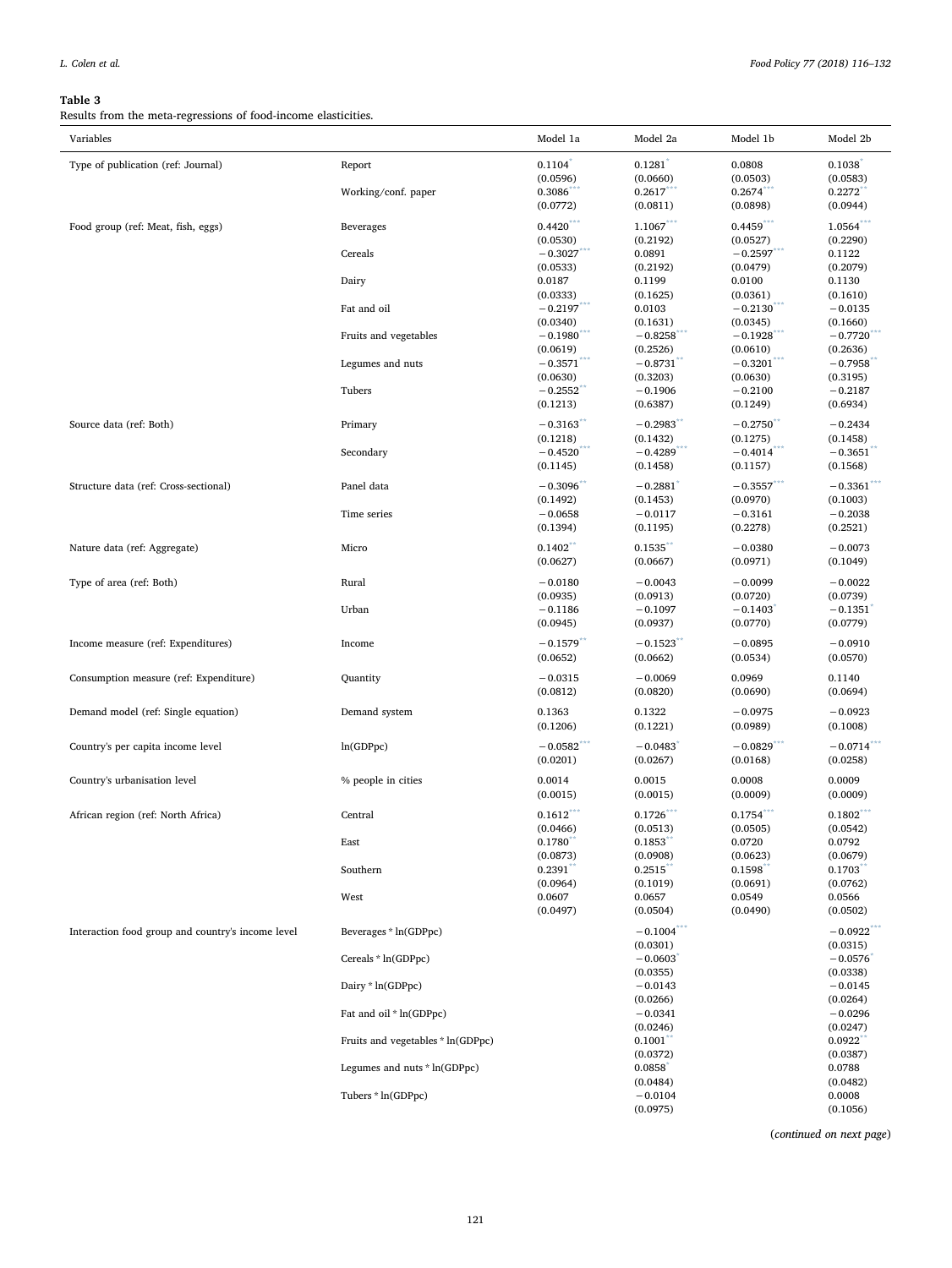#### Table 3 (continued)

| Variables                                   |           | Model 1a                | Model 2a                | Model 1b                | Model 2b                 |
|---------------------------------------------|-----------|-------------------------|-------------------------|-------------------------|--------------------------|
| Time period (ref: Pre-1990)                 | 1991/1995 |                         |                         | $0.5531$ **             | $0.5526$ **              |
|                                             | 1996/2000 |                         |                         | (0.2086)<br>0.1416      | (0.2281)<br>0.1605       |
|                                             | 2001/2005 |                         |                         | (0.1717)<br>0.1934      | (0.1924)<br>0.2139       |
|                                             | 2006/2015 |                         |                         | (0.1794)<br>0.3759      | (0.1980)<br>$0.3840^{*}$ |
|                                             |           |                         |                         | (0.1638)                | (0.1757)                 |
| Constant                                    |           | $1.2005***$<br>(0.2530) | $1.0813***$<br>(0.2883) | $1.4558***$<br>(0.2998) | 1.2834***<br>(0.3228)    |
| Number of observations<br>Number of studies |           | 1436<br>35              | 1436<br>35              | 1432<br>34              | 1432<br>34               |
| Number of countries<br>Adjusted $R^2$       |           | 47<br>0.4304            | 47<br>0.4512            | 47<br>0.4628            | 47<br>0.4804             |
| Breusch-Pagan LM test OLS vs RE (p-value)   |           | 0.0001                  | 0.0001                  | 0.0607                  | 1.000                    |

All model estimations are by pooled OLS. For models 1a, 2a (and 1b) the Breusch-Pagan LM test suggests that random effects estimation needs to be considered. Random effects results for these models are presented in [Table D.1](#page-13-1) in Appendix.

Standard errors in parentheses. Standard errors are corrected for heteroskedasticity and clustering at the study level. Note that for a few elasticity estimates no time period was identified, explaining the slightly lower number of observations in models 1b and 2b.

<span id="page-6-0"></span>\* Level of significance at 10%.

<span id="page-6-2"></span>\*\* Level of significance at 5%.

<span id="page-6-1"></span>\*\*\* Level of significance at 1%.

elasticities across African regions. For all three categories (foods, nutrients and calories), the average income elasticity is largest for Central Africa and smallest for West Africa. Note also that West and Southern Africa are best represented in terms of number of elasticity estimates in the meta-sample.

In terms of the types of studies from which elasticity estimates are derived, 50% of all elasticity estimates were obtained from peer-reviewed journals (80% for nutrients, 60% for calories and 42% for foods). Especially for foods, a large share of elasticities was obtained from reports. The large majority of food and nutrient estimates are based on secondary, cross-sectional micro-data and use a demand system model estimated through least squares (LS) or maximum likelihood (ML). Calorie elasticities are more often based on primary and panel data and 73% of them are estimated using a single equation model. The majority of estimates (86%) in the meta-sample are for the ten-year period between 1996 and 2005. The consumption measure is more often based on expenditure data (76%) when considering food and nutrient elasticities. Calorie elasticities are mostly based on consumed quantities. In about half of the cases, total income is proxied by total consumption expenditures (56%). Only 35% of estimates are specific for urban or rural areas. For the remaining 65% estimates urban and rural consumers were pooled together.

## 3.2. Meta-regression analyses of calorie-, nutrient- and food-income elasticities

This section presents the results obtained from the meta-regression models for food-income elasticities in [Table 3](#page-5-0), and for nutrient- and calorie-income elasticities in [Table 4.](#page-7-0) Due to limited sample size, missing data and multicollinearity issues, not all covariates included in the meta-sample (see [Table 1](#page-2-0)) could be (fully) included in all specifi-cations.<sup>[8](#page-6-3)</sup>

The specification of the meta-regressions for food-income elasticities (see [Table 3\)](#page-5-0) is the most comprehensive as a result of its considerably larger sample size. Because of multicollinearity between the variable of time periods and other covariates, we present the models without (Models 1a and 2a) and with this variable (Models 1b and 2b). [Table 4](#page-7-0) presents the results for the much smaller samples of nutrient and calorie elasticities. Missing values and the very unbalanced distribution of some of the covariates across time periods and regions, led to the exclusion of several covariates in these models: time periods, African regions, source and nature of data and limited inclusion of data structure. To investigate the relationship between income and the size of income elasticities for specific food and nutrient categories, we include a version of the model specification including interaction terms between country's GDP per capita and the different types of foods (Models 2a and 2b in [Table 3](#page-5-0)) and nutrients (Model 2 in [Table 4](#page-7-0)). [Tables 3 and 4](#page-5-0) report the results using the pooled OLS estimator. Following the B-P LM test, we also show the results using the RE estimator for Models 1a, 1b and 2a in Appendix (see [Table D.1\)](#page-13-1). [Figs. 2](#page-7-1)–4 present the predicted elasticities based on the regression results. The mean and median values of the predicted income elasticity estimates are also presented in [Tables C.1](#page-12-0)–3 in Appendix.

## 3.3. Food-income elasticities

First of all, results in [Table 3](#page-5-0) confirm large differences in income elasticities according to the food group. Elasticities for beverages, meat, fish and eggs, and dairy are significantly higher than demand for other food groups, i.e. demand for these types of foods is most responsive to income changes. Demand for fat and oil, fruits and vegetables, and especially demand for basic foods such as cereals, tubers and starchy root crops, and legumes and nuts, is less elastic, and thus less responsive to income changes. These differences are illustrated in [Fig. 2](#page-7-1), which shows the average value of the predicted food-income elasticities by food group in the top panel (and reported in [Table C.1](#page-12-0) in Appendix).

With respect to the country's overall income level, our results show that the size of the income elasticity becomes smaller as countries become richer. The bottom panel of [Fig. 2](#page-7-1) illustrates the relationship between the logarithm of the country's GDP per capita and income elasticities for the different food groups. Only the income elasticity for

<span id="page-6-3"></span><sup>8</sup> Certain study attributes typically occur simultaneously, e.g. 'FD/FE/GMM'-type estimators are typically based on 'panel data' (structure of data), which are generally 'secondary data' (source of data). Given that most of our variables are categorical, we used cross tabulations and tetrachronic correlations to assess multicollinearity between categorical and binary variables respectively. More information can be obtained from the authors upon request.

<span id="page-6-4"></span> $^9$  Predicted estimates are calculated as the linear prediction of the income elasticities from the fitted model 2b (see [Table 3\)](#page-5-0).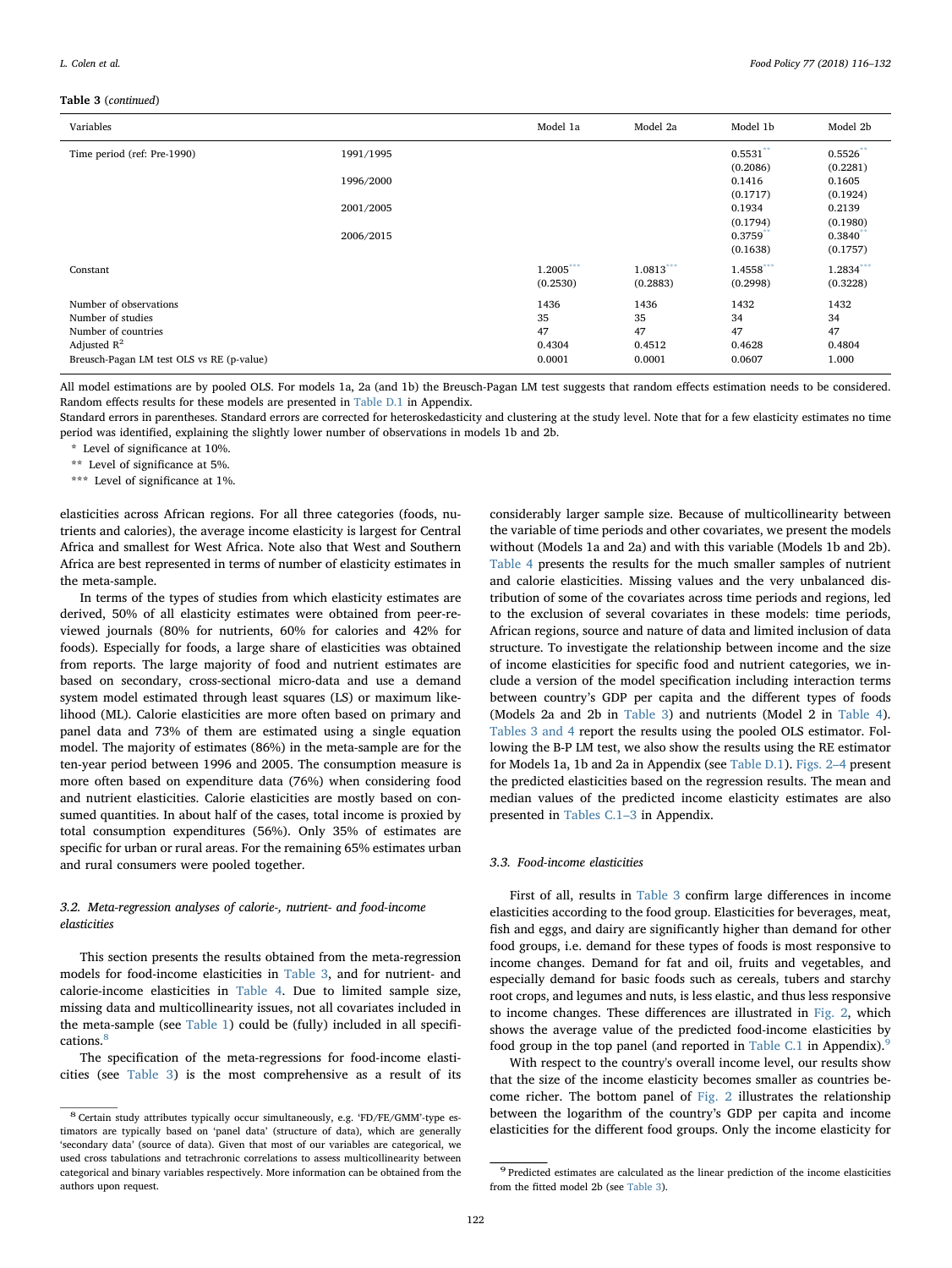<span id="page-7-0"></span>Results from the meta-regressions of nutrient- and calorie-income elasticities.

| Variables                 |                                     | Nutrients -<br>Model 1 | Nutrients -<br>Model 2 | Calories -<br>Model 1  |
|---------------------------|-------------------------------------|------------------------|------------------------|------------------------|
| Type of                   | Report                              | $-0.1501$              | $-0.1878$              | $-0.1805$ <sup>*</sup> |
| publication               |                                     | (0.0566)               | (0.1308)               | (0.1008)               |
| (ref:<br>Journal)         | Working/conf.<br>paper              |                        |                        | $-0.1493$              |
|                           |                                     |                        |                        | (0.0942)               |
| Nutrient groups           | Carbohydrates                       | $-0.0292$              |                        |                        |
| (ref:<br>Proteins)        | Fats                                | (0.0222)<br>0.0424     | $4.7118***$            |                        |
|                           |                                     | (0.0580)               | (0.3006)               |                        |
|                           | Minerals                            | $-0.0174$              | $-0.1721$ <sup>*</sup> |                        |
|                           | Vitamins                            | (0.0077)<br>0.0008     | (0.0869)<br>$-0.5968$  |                        |
|                           |                                     | (0.0422)               | (0.3736)               |                        |
| Structure data            | Panel data                          | $-0.1392$              |                        | 0.1216                 |
| (ref: Cross-              |                                     | (0.1786)               |                        | (0.0776)               |
| sectional)                | Time series                         |                        |                        |                        |
| Type of area              | Rural                               | $-0.0347$              | 0.0841                 | 0.2487                 |
| (ref: Both)               |                                     | (0.1022)               | (0.1085)               | (0.0975)               |
|                           | Urban                               | $-0.0196$<br>(0.0942)  | 0.0990<br>(0.0927)     | 0.1654<br>(0.0863)     |
| Income measure            | Income                              | $-0.3600$              | $-0.4799$              | $-0.3729$              |
| (ref:                     |                                     | (0.0218)               | (0.1759)               | (0.0857)               |
| Expenditur-<br>es)        |                                     |                        |                        |                        |
| Demand model              | Demand system                       | $-0.1418$              | $-0.1257$              | 0.1720                 |
| (ref: Single<br>equation) |                                     | (0.0901)               | (0.0939)               | (0.0849)               |
| Country's per             | ln(GDPpc)                           | $-0.1672$              | $-0.1758$              | $-0.1033$              |
| capita<br>income level    |                                     | (0.0414)               | (0.0641)               | (0.0836)               |
|                           |                                     | 0.0030                 | 0.0002                 |                        |
| Country's<br>urbanisation | % people in cities                  | (0.0027)               | (0.0027)               | $-0.0037$<br>(0.0033)  |
| level                     |                                     |                        |                        |                        |
| Interaction<br>nutrient   | Carbohydrates * ln<br>(GDPpc)       |                        | $-0.0020$              |                        |
| group and                 |                                     |                        | (0.0039)               |                        |
| country's<br>income level | Fats * ln(GDPpc)                    |                        | $-0.7432$<br>(0.0497)  |                        |
|                           | Minerals * ln                       |                        | 0.0263                 |                        |
|                           | (GDPpc)                             |                        | (0.0145)               |                        |
|                           | Vitamins * ln                       |                        | 0.1008                 |                        |
|                           | (GDPpc)                             |                        |                        |                        |
|                           |                                     |                        | (0.0639)               |                        |
| Constant                  |                                     | 1.7140<br>(0.1293)     | 1.9484<br>(0.1670)     | 1.2676<br>(0.4628)     |
| Number of                 |                                     | 363                    | 363                    | 102                    |
| observations<br>Number of |                                     | 7                      | 7                      | 24                     |
| studies                   |                                     |                        |                        |                        |
| Number of<br>countries    |                                     | 8                      | 8                      | 12                     |
| Adjusted $R^2$            |                                     | 0.3172                 | 0.3196                 | 0.2627                 |
|                           | Breusch-Pagan LM test OLS vs RE (p- | 1.000                  | 1.000                  | 1.000                  |
| value)                    |                                     |                        |                        |                        |

All model estimations are by pooled OLS.

Note: The number of observations used in the meta-regressions for nutrients and calories is reduced to respectively 363 and 102 because of missing values for the covariates country's urbanisation level and country's GDP per capita. Standard errors are corrected for heteroskedasticity and clustering at the study level.

<span id="page-7-2"></span>\* level of significance at 10%.

<span id="page-7-4"></span>\*\* Level of significance at 5%.

<span id="page-7-3"></span>\*\*\* Level of significance at 1%.

<span id="page-7-1"></span>



Fig. 2. Predicted income elasticities by food group (top panel) and food group and country's GDP per capita (bottom panel).

<span id="page-7-5"></span>

Fig. 3. Predicted income elasticities by food group and African region.

fruits and vegetables and legumes and nuts seems to increase with income growth (although the slope is small).

The country's overall urbanisation rate seems not to affect demand elasticities. Yet, once controlling for study-specific random effects (see [Table D.1](#page-13-1)), there is evidence that elasticities estimated for urban consumers are significantly lower. This is in line with expectations, given that urban dwellers are generally richer and spend a lower share of their income on food items.

There are also significant differences across African regions, with higher income elasticities for Central Africa (CA) and Southern Africa (SA), followed by East (EA), West (WA) and North Africa (NA). The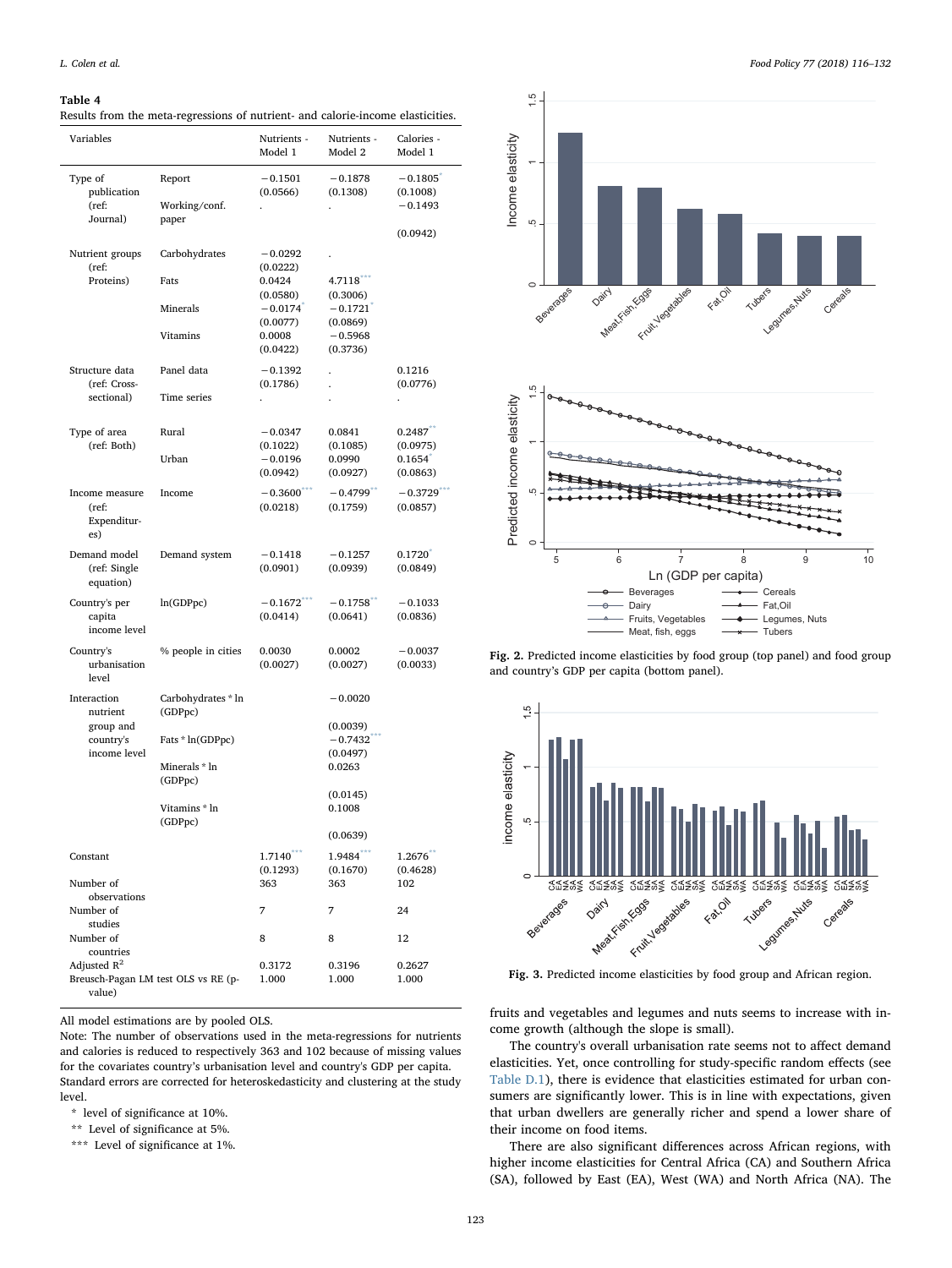<span id="page-8-1"></span>

Fig. 4. Predicted income elasticities by nutrient group (top panel).

average values of the predicted food-income elasticities by food group and African region are presented in [Fig. 3](#page-7-5) (and in [Table C.2](#page-13-2) in Appendix). The predicted income elasticities differ significantly across African regions, indicating that the same relative increase in household income is likely to produce different effects in food demand across Africa. $^{10}$  $^{10}$  $^{10}$  Note that when controlling for random study-specific effects, differences across regions become slightly smaller.

We find no significant evidence that the magnitude of food-income elasticities has changed over time. Part of the explanation may relate to the fact that 86% of elasticity estimates are coming from two time periods only. Moreover, temporal trends may be picked up by country's GDP per capita and urbanisation rates (although the latter does not seem to be significant).

Finally, there are also some data-related and methodological factors that help explain the observed variation in food-income elasticities. Our findings suggest that elasticities are larger for working or conference papers (vs. journal articles, reports), and for studies using cross-sectional data (vs. panel data). Studies using expenditures as a proxy for income tend to get higher estimates.

#### 3.4. Nutrient-income elasticities

Model 1 and model 2 in [Table 4](#page-7-0) report the results for the nutrient meta-regressions. Model 2 includes interaction terms to assess the relationship between the income elasticities and country's GDP per capita for the nutrient macro-components. [Fig. 4](#page-8-1) shows the average value of the predicted income elasticities by nutrient group (see [Table C.3](#page-13-3) in Appendix C) based on the results in model 1. The average predicted value is highest for fats, followed by vitamins, proteins, minerals and carbohydrates. Note however, that these figures should be read with caution. The small sample results in high standard errors, and estimates for the different nutrients categories cannot be told to be significantly different from each other. Overall, the coefficient on countries' GDP per capita is negative, confirming the earlier finding that demand elasticities for foods and their nutritional content decline with rising incomes. Interaction terms between nutrient groups and income do not show significant differences, except for the elasticity for fats, which is found to decline significantly faster when income rises compared to the other nutrient categories. Given the limited sample for nutrient-income elasticity studies, it is difficult to derive robust findings regarding the effect of study attributes. Nonetheless, some factors could be tested. The results indicate that the estimates of income elasticity tend to be higher for studies using household expenditure as a proxy for income. No statistically significant difference was found in the size of income elasticity estimates between journal articles and reports, type of area (rural or urban), and type of demand model.

### 3.5. Calorie-income elasticities

The last column of [Table 4](#page-7-0) also shows the results for the meta-regression of calorie-income elasticities. Using total expenditure instead of income results in significantly higher estimates. The coefficient on the logarithm of the country's income level is negative – as expected – but not significantly different from zero. Including GDP per capita and its square instead does confirm a non-linear decline in elasticity estimate for calories as incomes grow, i.e. calorie-income elasticities de-cline with larger incomes but at a declining rate.<sup>[11](#page-8-2)</sup> We found no impact of the country's urbanisation level.

#### 3.6. Sensitivity analysis

This section explores the robustness of the results by assessing (i) the degree to which they are affected by study-related heteroskedasticity (due to differences in the accuracy of the elasticity estimates) and (ii) possible publication bias. One way of addressing the first problem is to give greater weight to more reliable elasticity estimates using their respective variances (e.g. standard errors) in a weighted least squares (WLS) regression model. However, because there are only 120 income elasticity estimates with data available for respective standard errors, we adopted an inferior approach which consists of weighting each individual elasticity estimate by the square root of the sample size used (which is reported for almost all studies). The idea is that statistical power increases with sample size, that is, the t-statistic (absolute) value increases with sample size and is proportional to the square root of the degrees of freedom (e.g. [Card and Krueger, 1995](#page-16-24)). The results obtained from the weighted least squares (WLS) regression are presented in [Table D.2](#page-15-0) in Appendix, and indicate that the results replicate those reported in [Table 3](#page-5-0). The sign of the coefficients is in line with the models in [Table 3](#page-5-0), but are estimated with somewhat more precision.

The second issue is potential publication bias and arises when editors, referees or researchers have preference for statistically significant results, or results that are within an expected range or in agreement with a preferred theory (e.g. [Florax, 2001, Stanley, 2005\)](#page-16-25). Including studies from grey literature (as we did) may help reduce the risk of publication bias, but does not guarantee a representative meta-sample since researchers themselves may also choose to report only some of their 'preferable' results for non-scientific reasons (i.e. file drawer effect). One simple sensitivity test is to consider the impact of including separate categories for type of publication (e.g. peer reviewed studies vs. 'grey' literature) or type of research sponsor (e.g. academic institution vs. international organisation). The presence of significant differences between groups may be indicative of publication bias. This was the approach followed in our study, mostly for data reasons. A more systematic test of publication bias is to include the standard error of the income elasticity in the meta-regression (e.g. [Knell and Stix,](#page-16-26) [2005, Rose and Stanley, 2005](#page-16-26)). As noted above, only 120 estimates of the income elasticities included in the meta-sample also had a standard error associated with it, making it unfeasible to test for possible publication bias using more systematic approaches.

<span id="page-8-0"></span><sup>&</sup>lt;sup>10</sup> Note that when interpreting the large predicted differences for some of the food groups, we should be aware of the small sample size for some categories (only 7 countries for tubers, 8 for legumes and nuts, 12 for fat and oil, and 13 for dairy). No elasticity estimates for tubers in North Africa are contained in the sample, which explains why no prediction could be made in [Fig. 3](#page-7-5).

<span id="page-8-2"></span><sup>&</sup>lt;sup>11</sup> The coefficient on the linear income term is  $-0.0021$ <sup>\*\*\*</sup>, the coefficient on the squared income term is very small, but positive 0.000<sup>\*\*</sup>. Coefficients on the other variables are hardly affected by the choice of the functional form for income. Full regression results are available from the authors.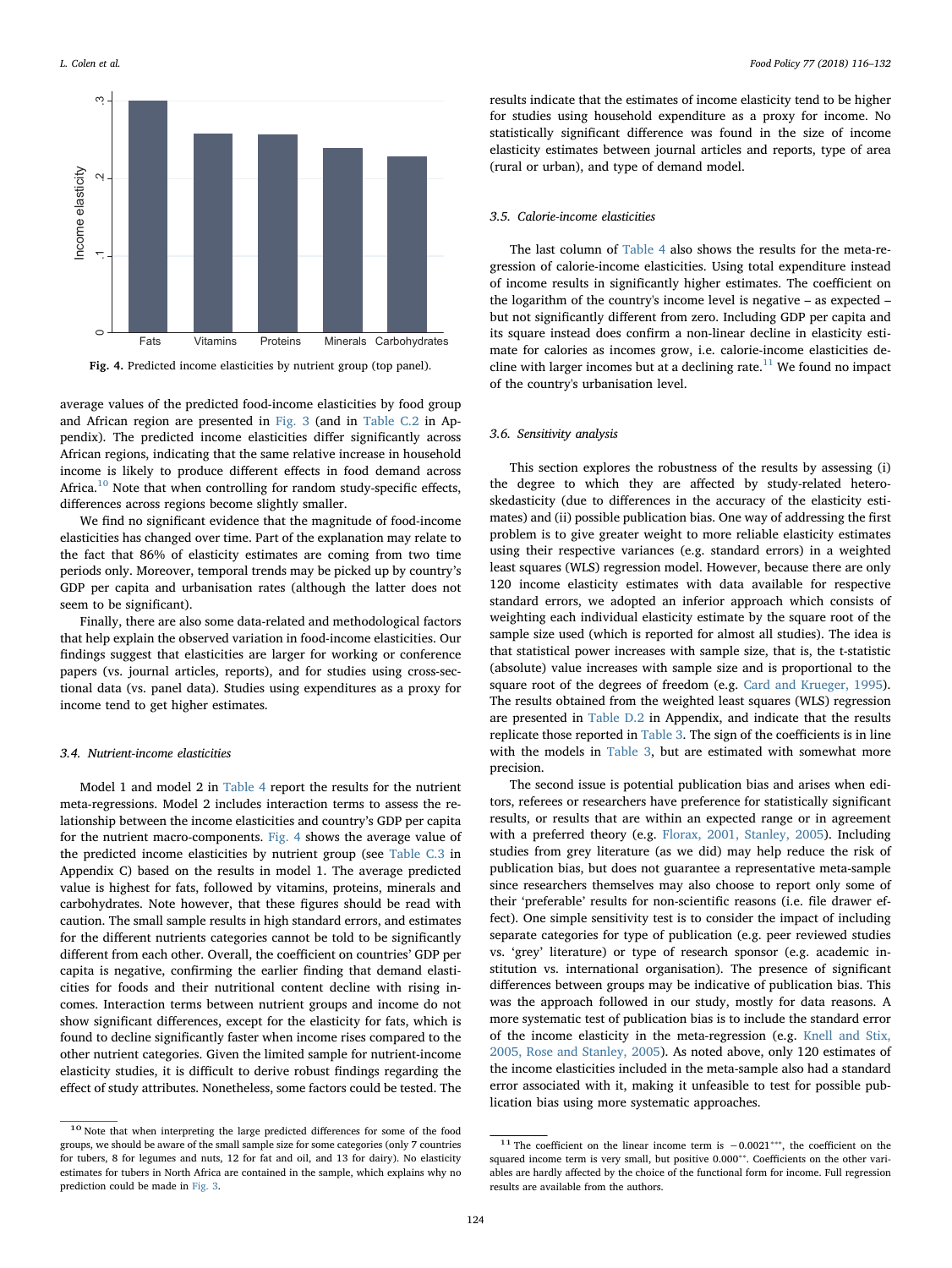#### <span id="page-9-0"></span>4. Discussion

First, our results indicate that on average, income elasticities in Africa are positive across all food and nutrient categories [\(Figs. 2 and](#page-7-1) [4](#page-7-1)). As income grows, consumers tend to increase the consumption of calories, nutrients and food for each of the categories. Yet, our results show considerable differences across food groups. Food items that make up basic diets, such as cereals, legumes and nuts, tubers, and (to a lesser extent) fat and oil and fruits and vegetables have lower income elasticities, while elasticities are considerably higher for animal-source foods and beverages. This trend is generally in line with expectations with respect to the nature of demand for cheaper calorie-rich products versus more sophisticated and/or aspirational foods, including animal products [\(Macdiarmid et al., 2016\)](#page-16-27). For the nutrient-income elasticities, we find that income elasticities tend to be higher for fats, followed by vitamins, proteins and minerals, and lower for carbohydrates. Yet, the rate at which consumption increases with income is not constant. As income grows, the marginal growth rate for calories, nutrients and most food categories declines (with the exception of demand for fruits and vegetables and legumes and nuts, which become slightly more elastic with rising incomes), suggesting that food intake is getting closer to a saturation point. [Fig. 2](#page-7-1) (bottom panel) indicates that this negative effect of income on elasticities is strongest for cereals, beverages, dairy, and fat and oil. Looking at nutrient intake, [Fig. 4](#page-8-1) (bottom panel) suggests it is strongest for fats and proteins.

Second, our results provide limited evidence of a significant and systematic relationship between urbanisation rates and food-, nutrient-, and calorie-income elasticities. At the country level, we do not find that a higher degree of urbanisation significantly affects the responsiveness of food demand to changes in household income. At study-level, we do find some evidence that food-income elasticities are lower when estimated for urban compared to rural areas, which is in line with earlier findings in the literature.

Third, our results on the role of data and methodologies used across the primary studies in explaining the heterogeneity of elasticities can be compared to previous meta-analyses. In common with [Ogundari and](#page-16-14) [Abdulai \(2013\) and Zhou and Yu \(2014\),](#page-16-14) we find evidence of higher food-, nutrient- and calorie-income elasticities when studies use household expenditure as a proxy for income. Regarding the use of actual consumption as compared to expenditure on food (i.e. expenditure surveys), we do not find any significant impact, similarly to [Zhou and Yu \(2014\)](#page-16-11), while [Bouis and Haddad \(1992\)](#page-16-10) did find that estimates were smaller when using actual consumption. Our results provide some evidence for smaller food-income elasticities being obtained from journal articles compared to the 'grey' literature. As for calorie-income elasticities, we find some evidence of the opposite, which is in line with the results of [Zhou and Yu \(2014\)](#page-16-11). We also find limited evidence suggesting that cross-sectional data lead to larger estimates compared to panel data or time series, again in line with previous studies ([Ogundari and Abdulai, 2013; Zhou and Yu, 2014\)](#page-16-14).

Fourth, when looking at the income elasticities across African regions, our results show non-negligible differences in terms of income elasticities for the different food types across regions [\(Fig. 3](#page-7-5)). North Africa tends to have the lowest or nearly lowest income elasticities, followed by West Africa, Eastern or Southern Africa (depending on the food group), while Central Africa usually has the highest mean value. It is difficult to know exactly what aspects are being captured by the geographical indicator for African regions. Some of the aspects covered will relate to differences in climate and soil, with possible implications for food production and consumption structures. However, there may be other influences captured by the geographical indicators that are influencing the results, including differences in the nature of agriculture across different regions (e.g. the share of subsistence farmers versus farm labourers in rural areas), cultural differences which influence food demand patterns (including religion), and differences in the governance of agricultural markets across African countries. In any case these

results do show that this regional heterogeneity within Africa is nonnegligible and call for caution when extrapolating income elasticity estimates to different countries or regions.

Finally, the construction of a comprehensive sample of all income elasticity estimates for food, nutrients and calories reveals the large heterogeneity in income elasticity estimates, even across estimates covering the same country and time period. Moreover, a large share of the elasticity estimates in this sample are for a few countries only (Nigeria, South Africa, Tanzania), while there are many countries for which none or only one elasticity estimate found, and often based on aggregate data only.

### <span id="page-9-1"></span>5. Conclusion

The aim of this paper was to examine the relation between income growth and food demand in Africa through a meta-analysis of food-, calorie- and nutrient-elasticities estimated in previous studies. A careful analysis of income elasticity estimates is crucial for improving the projections of future demand for foods, calories and nutrients and dietary evolutions, as well as to assess the effectiveness of income-oriented policies in the fight against undernourishment and malnutrition. We built the first meta-sample of income elasticities for Africa, using 66 primary studies and covering 48 out of 54 African countries. Since several studies reported more than one estimate, this results in a total of 1,523 food-income elasticity estimates for 7 different categories of food, 369 nutrient-income elasticity estimates for 5 types of nutrients, and 123 calorie-income elasticity estimates. Our sample shows a large heterogeneity in income elasticities, which we aim to explain by differences in data and methodology used in the primary studies, and by factors like income, urbanisation rate and the geographical location of the country within Africa, as well as the time period covered in the primary study.

The role of income-mediated policies in reducing undernutrition has been questioned by some (e.g. [Behrman and Deolalikar, 1987\)](#page-16-3) and income has been found to have a very limited effect on calorie intake in more affluent countries where preference for quality rather than calorific content becomes more important [\(Jensen and Miller, 2011;](#page-16-28) [Subramanian and Deaton, 1996; Zhou and Yu, 2014](#page-16-28)). Yet our results show that almost all income elasticities reported in primary studies (for calories, as well as for each of the food- and nutrient categories) are positive, suggesting that Africa has not reached the saturation point, and that policies aimed at increasing household income can still provide an important contribution to increasing calorie consumption and reducing hunger in Africa, although at a declining rate: when income rises further, the additional contribution of income to calorie intake becomes smaller.

The positive effect of income holds for all food and nutrient categories, although we find elasticities to be typically smaller for basic calorie-rich food items (cereals, legumes, tubers) and nutrients (carbohydrates) and larger for those food and nutrient groups typically having a smaller share in expenditures. This is in line with expectations with respect to the nature of demand for cheaper calorie-rich products versus less basic and more aspirational foods. This suggests that increasing income will contribute to more diversified diets, but it is not clear whether more diverse diets will necessarily be healthier. Beverages (which tend to be high in sugar) and animal-source products are found to be the most rapidly growing food categories and although the demand for vitamins and minerals will increase with income, it will do so at a slower pace than the demand for fats and proteins. The results from our meta-analysis therefore suggest that economic growth in Africa will be associated with more nutritionally diverse diets, but also greater intakes of fats and sugars, as is observed in many rapidly growing developing countries, raising concerns of over- in addition to undernutrition. Hence, this study suggests that income-oriented policies still have a major role to play in fighting hunger and undernutrition in Africa, especially in the poorest countries. At the same time, our results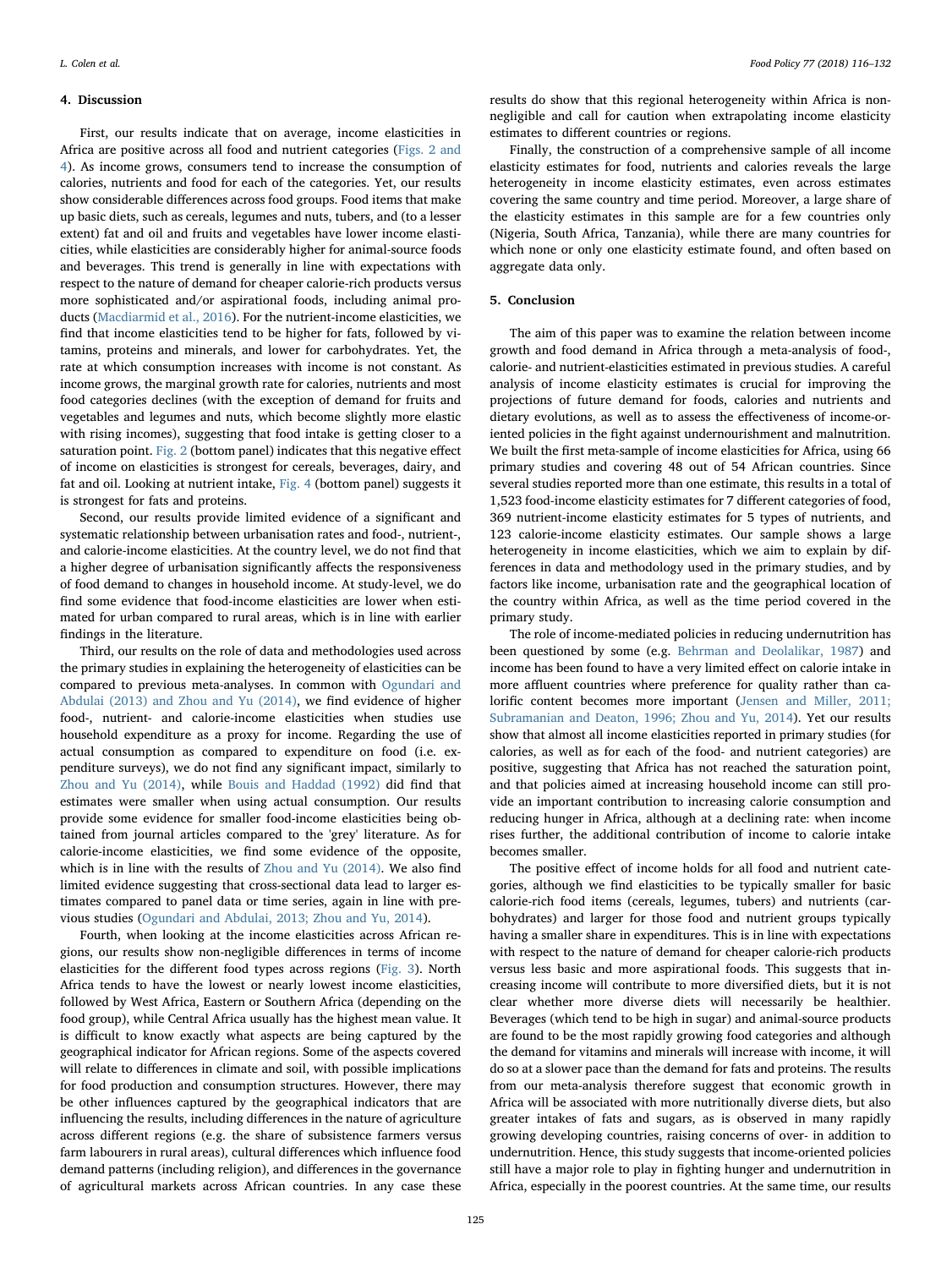point to the risk of excessive intakes of fats and sugars, as is observed in many rapidly growing developing countries, which calls for targeted policies and programs to promote nutritionally valuable and healthy diets.

Finally, our study highlights the high dispersion in income elasticity estimates for Africa and the high concentration of estimates for a small number of countries. Moreover, several methodological factors do play a significant role in the obtained elasticities. This illustrates the need for more and better food demand studies that are based on recent, detailed, country-specific and carefully collected micro-level consumption data and using up-to-standard methodologies, especially in those countries for which no or hardly any elasticity estimates exist. This will be crucial to provide reliable income elasticity estimates to improve food demand projections and to design effective agricultural, food and nutrition policies in Africa.

## Disclaimer

The views expressed are purely those of the author and may not in any circumstances be regarded as stating an official position of the European Commission.

## Acknowledgements

This work was supported by the European Commission's Joint Research Centre (JRC), Directorate of Sustainable Resources, Unit D.4 Economics of Agriculture and DG DEVCO as part of the TS4FNS (Technical Support for Food and Nutrition Security) project (contract JRC 154328).

## Appendix A. Previous review studies and flow diagram for selection of primary studies

See [Table A.1](#page-10-0) and [Fig. A.1](#page-10-1).

#### <span id="page-10-0"></span>Table A1

Previous review studies of calorie-income elasticities.

| Study                    | Bouis and Haddad $(1992)^1$ | Salois et al. $(2012)^1$               | Ogundari and Abdulai (2013)        | Zhou and Yu $(2014)$               |
|--------------------------|-----------------------------|----------------------------------------|------------------------------------|------------------------------------|
| No. primary studies      | 26                          | $15^{2}$                               | 40                                 | 90                                 |
| No. elasticity estimates | Not reported                | 171 <sup>3</sup>                       | 99                                 | 387                                |
| Range                    | $[0.01, 1.18]^{2}$          | $< 0-0.59$ (based on study-level data) | [0.004, 0.97]                      | $[-0.23, 0.99]$ (approximately)    |
| Average                  | Not reported                | Not reported                           | 0.31                               | 0.35                               |
| Time period              | Not reported                | 1990-1992;2003-2005                    | Not reported                       | Not reported                       |
| Spatial coverage         | Developing countries        | Developing and developed countries     | Developing and developed countries | Developing and developed countries |

<span id="page-10-2"></span><sup>1</sup> These studies do not conduct a meta-analysis but do provide an overview of the empirical literature.

<span id="page-10-3"></span><sup>2</sup> This value is inferred from the list of primary studies and values reported in Table 1 of the respective studies.

<span id="page-10-4"></span><span id="page-10-1"></span><sup>3</sup> Based on the information cited in the study: "A cross-sectional sample of 171 developing and developed countries...".



Fig. A.1. Flow diagram for selection of primary studies.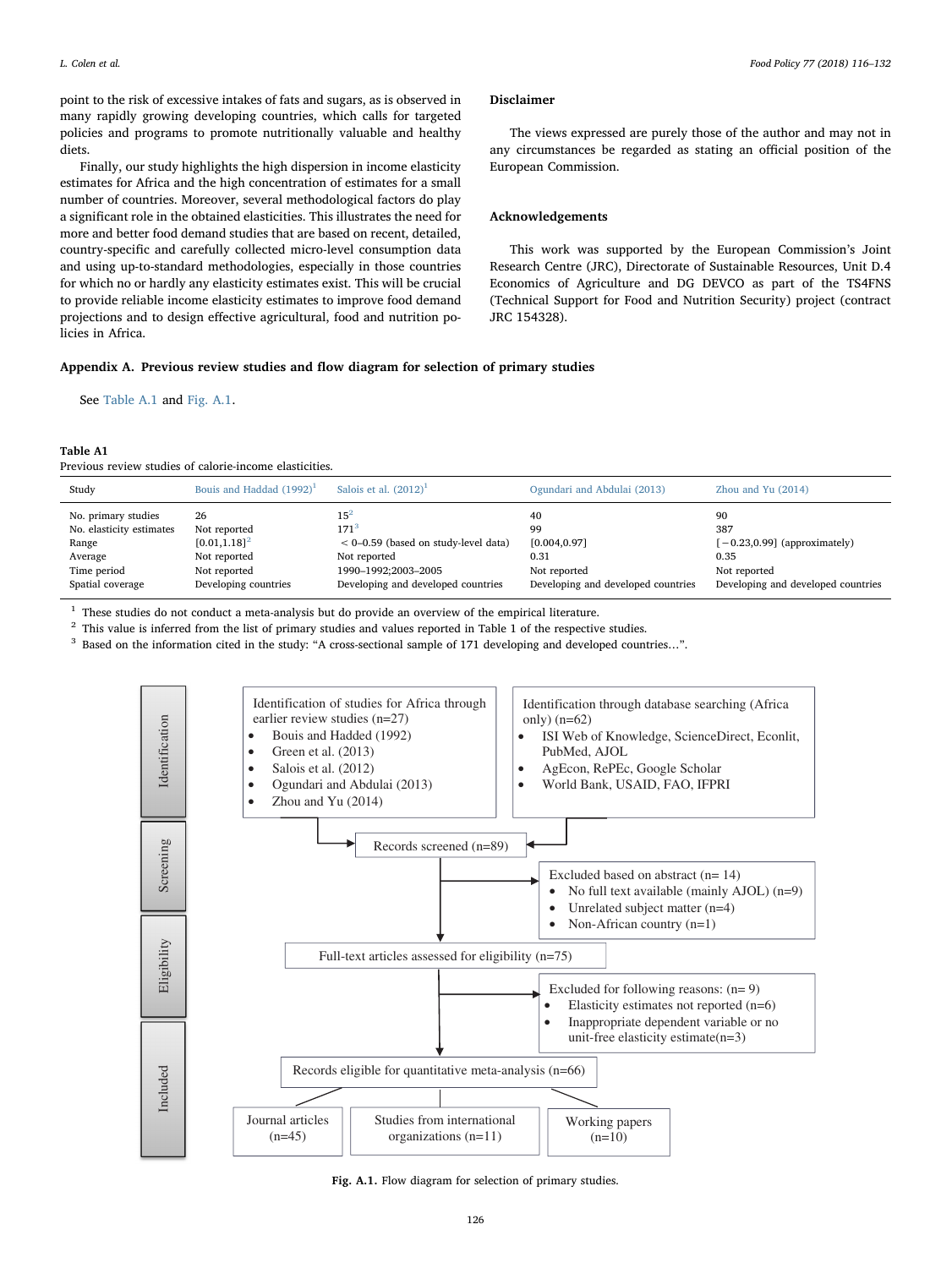Growth Center Discussion Paper.

## <span id="page-11-0"></span>Appendix B. List of primary studies included in the meta-sample

Abdulai, A., Aubert, D., 2002. Does income really matter? Nonparametric and parametric estimates of the demand for calories in Tanzania. Xth EAAE Congress, Zaragoza (Spain) 28, 31.

Abdulai, A., Aubert, D., 2004a. A cross-section analysis of household demand for food and nutrients in Tanzania. Agric. Econ. 31, 67–79.

Abdulai, A., Aubert, D., 2004b. Nonparametric and parametric analysis of calorie consumption in Tanzania. Food Policy 29, 113–129.

Ackah, C., Appleton, S., 2007. Food price changes and consumer welfare in Ghana in the 1990s. CREDIT Research Paper.

Agbola, F.W., 2003. Estimation of food demand patterns in South Africa based on a survey of households. J. Agric. Appl. Econ. 35, 663–670.

Akinleye, S., 2007. Nutritional implications of food demand in rural Nigeria. Pakistan J. Soc. Sci. 4, 147–152.

Akinleye, S., 2009. Food demand in Northern Nigeria: implications for food policy. J. Soc. Sci. 18, 209–215.

Akinleye, S., Rahji, M., 2007a. Nutritional implications of the demand for food in Nigeria. Agrosearch 8, 35–46.

Akinleye, S., Rahji, M.A., 2007b. Nutrient elasticities among Nigerian households differentiated by income. Agrekon 46, 274–288.

Alboghdady, M.A., Alashry, M.K., 2010. The demand for meat in Egypt: an almost ideal estimation. Afr. J. Agric. Resource Econ. 4, 70–81.

Alderman, H., Del Ninno, C., 1999. Poverty issues for zero rating VAT in South Africa. J. Afr. Econ. 8, 182–208.

Amao, J., Oluwatayo, I., Osuntope, F., 2006. Economics of fish demands in Lagos State, Nigeria. J. Hum. Ecol. 19, 25–30.

Aromolaran, A.B., 2004a. Household income, women's income share and food calorie intake in South Western Nigeria. Food Policy 29, 507–530. Aromolaran, A.B., 2004b. Intra-household redistribution of income and calorie consumption in south-western Nigeria. Yale University Economic

Aromolaran, A.B., 2010. Does increase in women's income relative to men's income increase food calorie intake in poor households? Evidence from Nigeria. Agric. Econ. 41, 239–249.

Ayalew, T., 2000. Liquidity constraint and the demand for food: income elasticity of calorie in rural Ethiopia, Kath. Univ., Department Economie, Center for Economic Studies.

Babatunde, R., 2008. Empirical analysis of the impact of income on dietary calorie intake in Nigeria. Eur. J. Soc. Sci. 5, 173–180.

Babatunde, R.O., Adejobi, A.O., Fakayode, S.B., 2010. Income and calorie intake among farming households in rural Nigeria: results of parametric and nonparametric analysis. J. Agric. Sci. 2, P135.

Balarabe, A., Ahmed, B., Chikwendu, D., 2007. Analysis of price and income elasticities for cereals food crops in an Urban Town of Kaduna, Nigeria. Agrosearch 8, 59–66.

Bocoum, I., Dury, S., 2009. Non parametric and parametric analysis of Engel function for calorie, dietary diversity and food shares in the calories, in rural and urban Mali. Journées Jeunes Chercheurs, INRA SAE2, Montpellier. Montpellier.

Bopape, L., Myers, R. 2007. Analysis of household demand for food in South Africa: model selection, expenditure endogeneity, and the influence of socio-demographic effects. African Econometrics Society Annual Conference, Cape Town, South Africa.

Bouis, H., Haddad, L., Kennedy, E., 1992. Does it matter how we survey demand for food?: Evidence from Kenya and the Philippines. Food Policy 17, 349–360.

Camara, O.M., 2013. Seasonal price variability and the effective demand for nutrients: evidence from cereals markets in Mali. Afr. J. Food Agric. Nutr. Develop. 13.

Conte, A., 2006. A food demand analysis for Egypt. Economia, Societa', e Istituzioni, 18.

Dalhatu, M., Ala, A., 2010. Analysis of fish demand in Sokoto Metropolis, Sokoto, Nigeria. Nigerian J. Basic Appl. Sci. 18.

Dawoud, S., 2005. An analysis of food consumption patterns in Egypt.

Dawson, P.J., 1997. The demand for calories in developing countries. Oxford Develop. Stud. 25, 361–369.

Ecker, O., Qaim, M., 2011. Analyzing nutritional impacts of policies: an empirical study for Malawi. World Develop. 39, 412–428.

Ecker, O., Weinberger, K., Qaim, M., 2010. Patterns and determinants of dietary micronutrient deficiencies in rural areas of East Africa. AfJARE 4. Elijah Obayelu, A., Okoruwa, V., Ajani, O., 2009. Cross-sectional analysis of food demand in the North Central, Nigeria: the quadratic almost ideal demand system (QUAIDS) approach. China Agric. Econ. Rev. 1, 173–193.

Fashogbon, A.E., Oni, O.A., 2013. Heterogeneity in rural household food demand and its determinants in Ondo State, Nigeria: an application of quadratic almost ideal demand system. J. Agric. Sci. 5, 169.

Gbakou, M., Sousa-Poza, A., 2011. Engel curves, spatial variation in prices and demand for commodities in Côte d'Ivoire.

Greer, J., Thorbecke, E., 1986. A methodology for measuring food poverty applied to Kenya. J. Develop. Econ. 24, 59–74.

Hancock, P., Nieuwoudt, W., Lyne, M., 1984. Demand analysis of meats in South Africa. Agrekon 23, 26–29.

Hendriks, S.L., Lyne, M.C., 2003. Expenditure patterns and elasticities of rural households sampled in two communal areas of KwaZulu-Natal. Develop. Southern Africa 20, 105–127.

Honfoga, B., Van Den Boom, G., 2003. Food-consumption patterns in central West Africa, 1961 to 2000, and challenges to combating malnutrition. Food Nutr. Bull. 24, 167–182.

Iyangbe, C., Orewa, S., 2009. Determinants of daily protein intake among rural and low-income urban households in Nigeria. Am-Eurasian J. Sci. Res. 4, 290–301.

Kennedy, E., Payongayong, E., 1992. Patterns of Macronutrient and Micronutrient Consumption and Implications for Monitoring and Evaluation. Final Report Submitted to AID. International Food Policy Research Institute, Washington, DC.

Kennedy, E.T., 1989. The effects of sugarcane production on food security, health, and nutrition in Kenya: a longitudinal analysis, Intl Food Policy Res Inst.

Kennedy, E.T., Cogill, B., 1987. Income and nutritional effects of the commercialization of agriculture in southwestern Kenya, Intl Food Policy Res Inst.

Knudsen, O.K., Scandizzo, P.L., 1982. The demand for calories in developing countries. Am. J. Agric. Econ. 64, 80–86.

Maxwell, D., Levin, C., Armar-Klemesu, M., Ruel, M., Morris, S., Ahiadeke, C., 2000. Urban livelihoods and food and nutrition security in Greater Accra, Ghana, International Food Policy Research Institute Washington, DC.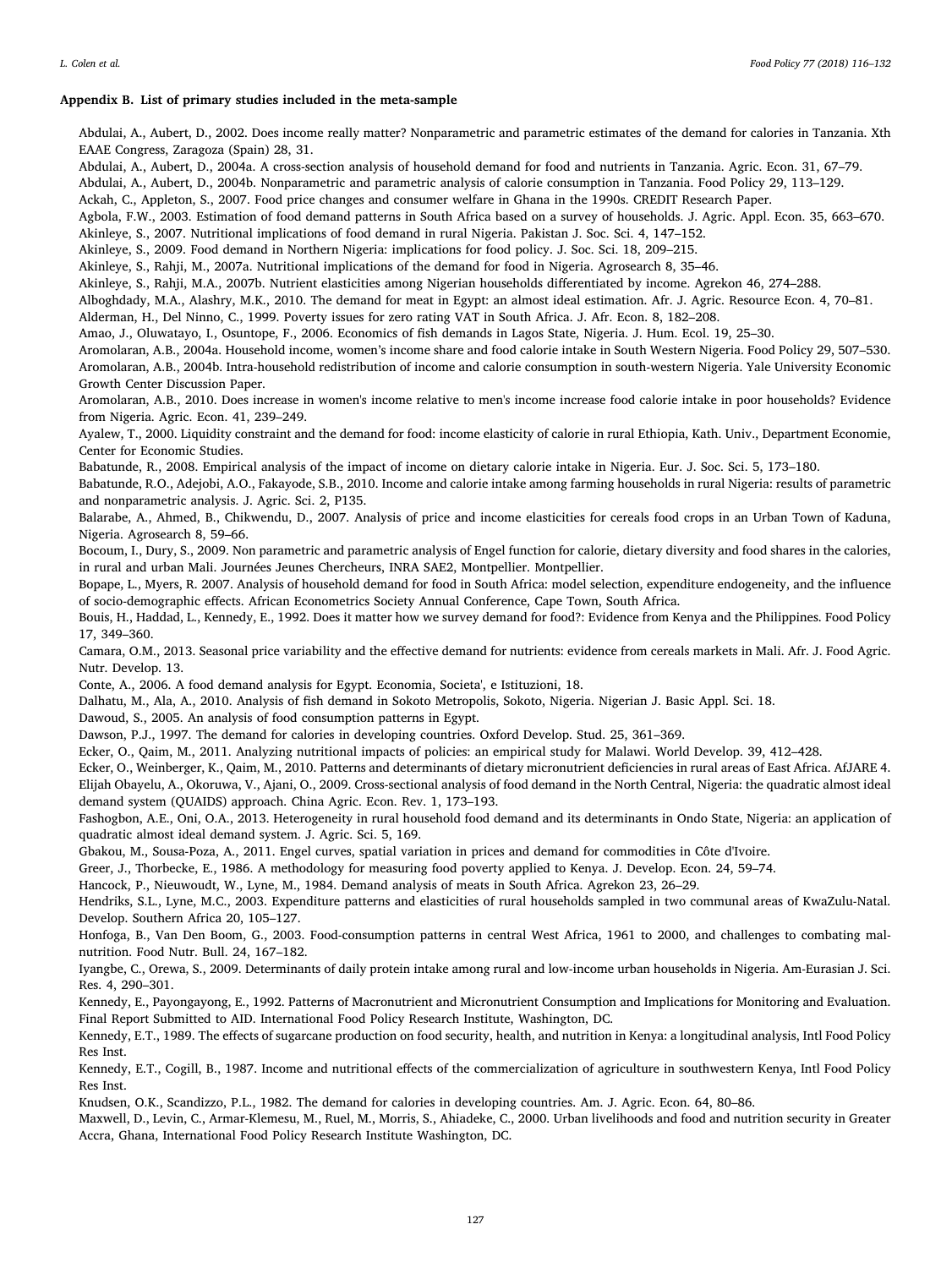Mckenzie, C., Nieuwoudt, W., 1985. Estimation of demand and supply functions for fresh and industrial milk in South Africa. Agrekon 24, 27–33. Muhammad, A., Seale, J.L., Meade, B., Regmi, A., 2011. International evidence on food consumption patterns: an update using 2005 international comparison program data. Technical Bulletin 1929, Economic Research Service, United States Department of Agriculture, Washington, D.C.

Ogundari, K., 2014. Convergence in nutrient intakes and examination of nutrition-income elasticities in sub Saharan Africa: implications on Health and welfare. 2014 Annual Meeting, July 27–29, 2014, Minneapolis, Minnesota. Agricultural and Applied Economics Association.

Ogunniyi, L., Ajao, A., Oladejo, J., 2012. Food consumption pattern in ogbomoso metropolis of Oyo State, Nigeria. J. Agric. Soc. Res. (JASR) 12, 74–83.

Ohajianya, D., 2005. Econometric analysis of aggregate demand for meat in Imo State, Nigeria. J. Agric. Soc. Res. (JASR) 5, 62–66.

Ojogho, O., 2010. Determinants of food insecurity among arable farmers in Edo State, Nigeria. Agric. J. 5, 151–156.

Ojogho, O., Alufohai, G., 2010. Impact of price and total expenditure on food demand in South-Western Nigeria. Afr. J. Food Agric. Nutr. Develop. 10.

Omojola, J., Effiong, J., Pepple, I., 2008. Analysis of the demand for locally processed rice in Niger State, Nigeria. J. Agric. Soc. Res. (JASR) 6, 22–26.

Omonon, B., Nkang, N., Ajao, F., 2009. Household food demand analysis: a survey of semiurban and rural households in south-west Nigeria. Global J. Pure Appl. Sci. 15.

Phillip, B., Ashaolu, O., 2013. Demand for non-alcoholic beverages among urban households in southwest, Nigeria. Afr. J. Food Agric. Nutr. Develop. 13.

Sarris, A.H., Tinios, P., 1994. Structural Changes in Tanzanian Poverty over 15 Years: 1976 to 1991. Cornell Food and Nutrition Policy Program. Sartorius Von Bach, H., Van Zyl, J., 1994. Human carbohydrate demand in South Africa/Die menslike vraag na koolhidrate in Suid-Afrika. Agrekon 33, 145–150.

Seale, J.L., Regmi, A., Bernstein, J., 2003. International evidence on food consumption patterns, Economic Research Service, US Department of Agriculture.

Strauss, J., 1984. Joint determination of food consumption and production in rural Sierra Leone: estimates of a household-firm model. J. Develop. Econ. 14, 77–103.

Tiffin, R., Dawson, P.J., 2002. The demand for calories: some further estimates from Zimbabwe. J. Agric. Econ. 53, 221–232.

Titilola, O.L., Ajiboye, A., Sanusi, W., 2012. Analysis of urban household demand for poultry products in Ogbomoso North and South Local Government Area Oyo State, Nigeria. Trop. Subtrop. Agroecosyst. 15.

Ulimwengu, J., Roberts, C., Randriamamonjy, J., 2012. Resource-rich yet malnourished: analysis of the demand for food nutrients in the democratic Republic of Congo. IFPRI Discussion Paper 01154.

Ulimwengu, J.M., Ramadan, R., 2009. How does food price increase affect Ugandan households?: An augmented multimarket approach. International Food Policy Research Institute (IFPRI).

Ulimwengu, J.M., Workneh, S., Paulos, Z., 2009. Impact of soaring food price in Ethiopia: does location matter?, Intl Food Policy Res Inst. Van Zyl, J., 1986. A statistical analysis of the demand for maize in South Africa. Agrekon 25, 45–51.

Von Braun, J., De Haen, H., Blanken, J., 1991. Commercialization of agriculture under population pressure: effects on production, consumption, and nutrition in Rwanda [Online]. Intl Food Policy Res Inst. 85].

Von Braun, J., Puetz, D., Webb, P., 1989. Irrigation Technology and Commercialization of Rice in The Gambia, Effects on Income and Nutrition, Intl Food Policy Res Inst.

Weliwita, A., Nyange, D., Tsujii, H., 2003. Food demand patterns in Tanzania: a censored regression analysis of microdata. Sri Lankan J. Agric. Econ. 5, 9–34.

Yusuf, O., 2012. A system analysis of the demand for animal protein in rural and urban Nigeria: a case study of Ibadan metropolis. J. Res. Natl. Develop. 10, 208–213.

## Appendix C. Predicted income elasticities

See [Tables C.1](#page-12-0)–C.3.

<span id="page-12-0"></span>

Predicted income elasticities by food group.

| Food groups           | Observations | Median | Mean |
|-----------------------|--------------|--------|------|
| Beverages             | 92           | 1.24   | 1.24 |
| Cereals               | 362          | 0.36   | 0.40 |
| Dairy                 | 105          | 0.81   | 0.81 |
| Fat and oil           | 106          | 0.59   | 0.58 |
| Fruits and vegetables | 207          | 0.61   | 0.62 |
| Legumes and nuts      | 123          | 0.46   | 0.40 |
| Meat, fish, and eggs  | 294          | 0.80   | 0.79 |
| Tubers                | 143          | 0.32   | 0.42 |
| Total                 | 1,432        | 0.61   | 0.61 |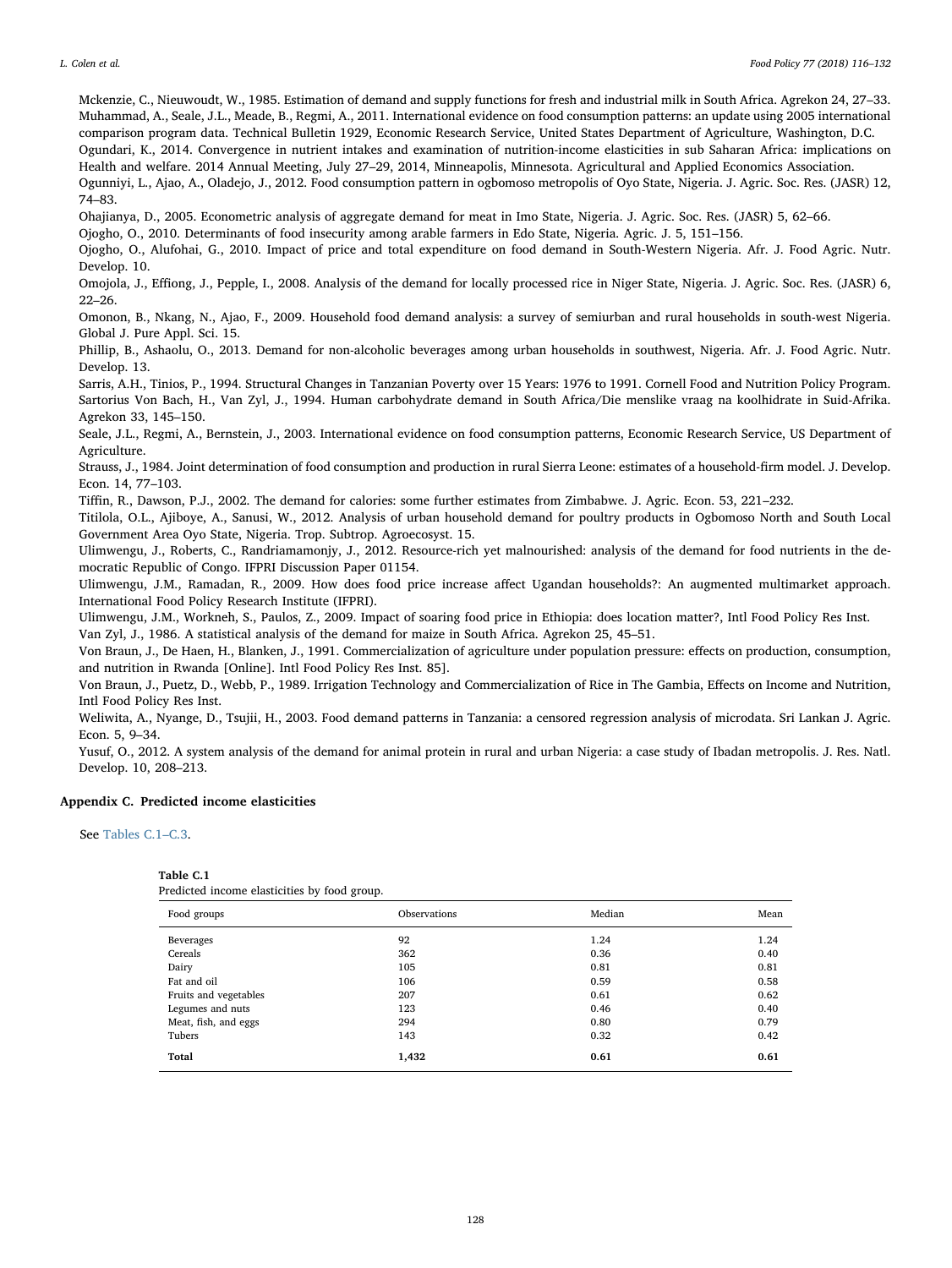# <span id="page-13-2"></span>Table C.2

Predicted income elasticities by food group and African region.

| Food groups         |                        | Central<br>Africa  | East<br>Africa     | North<br>Africa    | Southern<br>Africa | West<br>Africa     |
|---------------------|------------------------|--------------------|--------------------|--------------------|--------------------|--------------------|
| Beverages           | Obs.                   | 12                 | 12                 | $\overline{7}$     | 28                 | 33                 |
|                     | Median                 | 1.26               | 1.26               | 1.06               | 1.27               | 1.24               |
|                     | Mean                   | 1.25               | 1.27               | 1.07               | 1.25               | 1.26               |
| Cereals             | Obs.                   | 16                 | 46                 | 17                 | 77                 | 206                |
|                     | Median                 | 0.55               | 0.56               | 0.38               | 0.54               | 0.27               |
|                     | Mean                   | 0.55               | 0.56               | 0.42               | 0.42               | 0.34               |
| Dairy               | Obs.                   | 13                 | 12                 | 17                 | 34                 | 29                 |
|                     | Median                 | 0.83               | 0.83               | 0.66               | 0.88               | 0.81               |
|                     | Mean                   | 0.81               | 0.85               | 0.69               | 0.85               | 0.81               |
| Fat, oil            | Obs.                   | 17                 | 14                 | 17                 | 25                 | 33                 |
|                     | Median                 | 0.61               | 0.62               | 0.43               | 0.62               | 0.59               |
|                     | Mean                   | 0.60               | 0.64               | 0.46               | 0.61               | 0.59               |
| Fruits, veg.        | Obs.                   | 19                 | 43                 | 27                 | 71                 | 47                 |
|                     | Median                 | 0.63               | 0.62               | 0.45               | 0.68               | 0.61               |
|                     | Mean                   | 0.63               | 0.62               | 0.50               | 0.66               | 0.63               |
| Legumes,<br>nuts    | Obs.<br>Median<br>Mean | 6<br>0.56<br>0.56  | 32<br>0.50<br>0.48 | 10<br>0.39<br>0.39 | 29<br>0.48<br>0.51 | 46<br>0.21<br>0.26 |
| Meat, fish,<br>eggs | Obs.<br>Median<br>Mean | 32<br>0.82<br>0.82 | 55<br>0.82<br>0.81 | 44<br>0.65<br>0.68 | 87<br>0.87<br>0.82 | 76<br>0.80<br>0.81 |
| Tubers              | Obs.<br>Median<br>Mean | 6<br>0.67<br>0.67  | 10<br>0.68<br>0.69 | ٠                  | 33<br>0.58<br>0.49 | 94<br>0.32<br>0.35 |

## <span id="page-13-3"></span>Table C.3

Predicted income elasticities by nutrient group.

| Nutrient group | Observations | Median | Mean |
|----------------|--------------|--------|------|
| Carbohydrates  | 42           | 0.23   | 0.23 |
| Fats           | 23           | 0.30   | 0.34 |
| Minerals       | 108          | 0.24   | 0.39 |
| Proteins       | 40           | 0.26   | 0.41 |
| Vitamins       | 150          | 0.69   | 0.50 |
| Total          | 363          | 0.26   | 0.41 |

# <span id="page-13-0"></span>Appendix D. Additional regression results

## See [Tables D.1 and D.2.](#page-13-1)

## <span id="page-13-1"></span>Table D.1

Regression results for food groups using random effects estimator.

| Variables                          |                       | Model 1a (RE) | Model 2a (RE) | Model 1b (RE) | Model 2b (RE) |
|------------------------------------|-----------------------|---------------|---------------|---------------|---------------|
| Type of publication (ref: Journal) | Report                | 0.0721        | 0.0828        | 0.0245        | 0.1038        |
|                                    |                       | (0.0856)      | (0.0906)      | (0.0816)      | (0.0583)      |
|                                    | Working/conf. paper   | 0.2865        | 0.2546        | $0.2850$ ***  | 0.2272        |
|                                    |                       | (0.1136)      | (0.1134)      | (0.1063)      | (0.0944)      |
| Food group (ref: Meat, fish, eggs) | Beverages             | $0.4442***$   | $1.1172***$   | $0.4454***$   | $1.0564***$   |
|                                    |                       | (0.0517)      | (0.2101)      | (0.0516)      | (0.2290)      |
|                                    | Cereals               | $-0.2604***$  | 0.2351        | $-0.2574***$  | 0.1122        |
|                                    |                       | (0.0494)      | (0.2107)      | (0.0491)      | (0.2079)      |
|                                    | Dairy                 | 0.0055        | 0.1201        | 0.0059        | 0.1130        |
|                                    |                       | (0.0372)      | (0.1526)      | (0.0373)      | (0.1610)      |
|                                    | Fat and oil           | $-0.2361$ *** | $-0.0055$     | $-0.2347***$  | $-0.0135$     |
|                                    |                       | (0.0380)      | (0.1628)      | (0.0380)      | (0.1660)      |
|                                    | Fruits and vegetables | $-0.2062$ *** | $-0.7482$     | $-0.2050***$  | $-0.7720***$  |
|                                    |                       | (0.0613)      | (0.2509)      | (0.0613)      | (0.2636)      |
|                                    | Legumes and nuts      | $-0.3180$ *** | $-0.7431**$   | $-0.3156***$  | $-0.7958$ **  |
|                                    |                       | (0.0649)      | (0.3080)      | (0.0648)      | (0.3195)      |
|                                    | Tubers                | $-0.2112$     | $-0.0999$     | $-0.2089$     | $-0.2187$     |
|                                    |                       | (0.1294)      | (0.7465)      | (0.1300)      | (0.6934)      |

(continued on next page)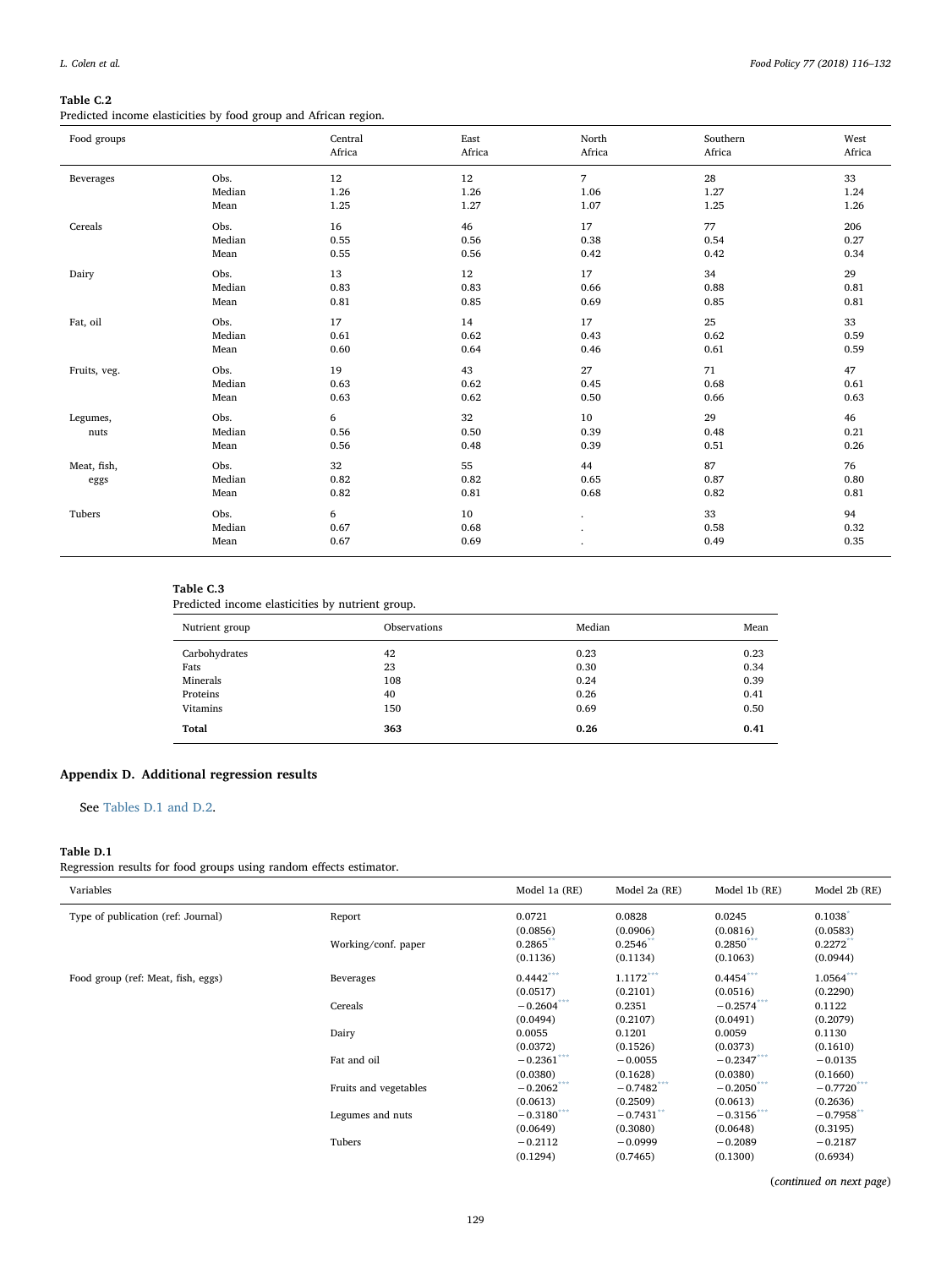## Table D.1 (continued)

| Variables                                                          |                                                    | Model 1a (RE)                                  | Model 2a (RE)                                  | Model 1b (RE)                                      | Model 2b (RE)                                               |
|--------------------------------------------------------------------|----------------------------------------------------|------------------------------------------------|------------------------------------------------|----------------------------------------------------|-------------------------------------------------------------|
| Source data (ref: Both)                                            | Primary<br>Secondary                               | $-0.1514$<br>(0.1787)<br>$-0.2863$<br>(0.1888) | $-0.1415$<br>(0.1955)<br>$-0.2762$<br>(0.2087) | $-0.2475$<br>(0.1053)<br>$-0.3473$ ***<br>(0.1227) | $-0.2434$<br>(0.1458)<br>$-0.3651$ <sup>*</sup><br>(0.1568) |
| Structure data (ref: Cross-sectional)                              | Panel data<br>Time series                          | $-0.1646$<br>(0.1069)<br>$-0.1125$             | $-0.1432$<br>(0.1083)<br>$-0.0735$             | $-0.1971$<br>(0.1302)<br>$-0.5356$                 | $-0.3361$ ***<br>(0.1003)<br>$-0.2038$                      |
| Nature data (ref: Aggregate)                                       | Micro                                              | (0.1759)<br>0.0858<br>(0.0840)                 | (0.1623)<br>0.0694<br>(0.0889)                 | (0.1947)<br>$-0.1235$<br>(0.1313)                  | (0.2521)<br>$-0.0073$<br>(0.1049)                           |
| Type of area (ref: Both)                                           | Rural                                              | 0.0001<br>(0.0598)                             | 0.0011<br>(0.0604)                             | 0.0044<br>(0.0573)                                 | $-0.0022$<br>(0.0739)                                       |
|                                                                    | Urban                                              | $-0.1207$<br>(0.0545)                          | $-0.1211$ <sup>**</sup><br>(0.0557)            | $-0.1192$ <sup>**</sup><br>(0.0550)                | $-0.1351$<br>(0.0779)                                       |
| Income measure (ref: Expenditures)                                 | Income                                             | $-0.0799$<br>(0.1034)                          | $-0.0662$<br>(0.1020)                          | $-0.0455$<br>(0.0983)                              | $-0.0910$<br>(0.0570)                                       |
| Consumption measure (ref: Expenditure)                             | Quantity                                           | $-0.0248$<br>(0.0866)                          | $-0.0026$<br>(0.0890)                          | 0.1185<br>(0.1099)                                 | 0.1140<br>(0.0694)                                          |
| Demand model (ref: Single equation)                                | Demand system                                      | 0.1572<br>(0.1139)                             | 0.1618<br>(0.1139)                             | 0.0961<br>(0.1232)                                 | $-0.0923$<br>(0.1008)                                       |
| Country's per capita income level                                  | ln(GDPpc)                                          | $-0.0601***$<br>(0.0054)                       | $-0.0416$<br>(0.0169)                          | $-0.0619***$<br>(0.0056)                           | $-0.0714$<br>(0.0258)                                       |
| Country's urbanisation level                                       | % people in cities                                 | $-0.0005$<br>(0.0004)                          | $-0.0004$<br>(0.0004)                          | $-0.0004$<br>(0.0004)                              | 0.0009<br>(0.0009)                                          |
| African region (ref: North Africa)                                 | Central                                            | $0.1077***$<br>(0.0043)<br>0.0699              | $0.1092***$<br>(0.0052)<br>0.0713              | $0.1158$ <sup>***</sup><br>(0.0072)<br>0.0744      | $0.1802***$<br>(0.0542)<br>0.0792                           |
|                                                                    | East<br>Southern                                   | (0.0171)<br>0.0753<br>(0.0134)                 | (0.0192)<br>0.0788<br>(0.0146)                 | (0.0187)<br>0.0817<br>(0.0158)                     | (0.0679)<br>0.1703<br>(0.0762)                              |
|                                                                    | West                                               | 0.0573<br>(0.0055)                             | 0.0567<br>(0.0060)                             | 0.0628<br>(0.0061)                                 | 0.0566<br>(0.0502)                                          |
| Interaction food group and country's income level                  | Beverages * ln(GDPpc)<br>Cereals * ln(GDPpc)       |                                                | $-0.1020$ ***<br>(0.0294)<br>$-0.0767$         |                                                    | $-0.0922$ ***<br>(0.0315)<br>$-0.0576$                      |
|                                                                    | Dairy * ln(GDPpc)                                  |                                                | (0.0347)<br>$-0.0164$                          |                                                    | (0.0338)<br>$-0.0145$                                       |
|                                                                    | Fat and oil * ln(GDPpc)                            |                                                | (0.0252)<br>$-0.0344$<br>(0.0251)              |                                                    | (0.0264)<br>$-0.0296$<br>(0.0247)                           |
|                                                                    | Fruits and vegetables * ln(GDPpc)                  |                                                | 0.0867<br>(0.0367)                             |                                                    | 0.0922<br>(0.0387)                                          |
|                                                                    | Legumes and nuts * ln(GDPpc)<br>Tubers * ln(GDPpc) |                                                | 0.0709<br>(0.0459)<br>$-0.0181$                |                                                    | 0.0788<br>(0.0482)<br>0.0008                                |
| Time period (ref: Pre-1990)                                        | 1991/1995                                          |                                                | (0.1124)                                       | 0.1850                                             | (0.1056)<br>0.5526                                          |
|                                                                    | 1996/2000                                          |                                                |                                                | (0.2505)<br>$-0.0708$                              | (0.2281)<br>0.1605                                          |
|                                                                    | 2001/2005                                          |                                                |                                                | (0.1359)<br>0.0030<br>(0.1348)                     | (0.1924)<br>0.2139<br>(0.1980)                              |
|                                                                    | 2006/2015                                          |                                                |                                                | 0.1492<br>(0.2027)                                 | 0.3840<br>(0.1757)                                          |
| Constant                                                           |                                                    | 1.1884***<br>(0.2409)                          | $1.0509***$<br>(0.2568)                        | $1.4320***$<br>(0.2578)                            | $1.2834***$<br>(0.3228)                                     |
| Number of observations<br>Number of studies<br>Number of countries |                                                    | 1436<br>35<br>47                               | 1436<br>35<br>47                               | 1432<br>34<br>47                                   | 1432<br>34<br>47                                            |
| Overall $R^2$                                                      |                                                    | 0.3955                                         | 0.4146                                         | 0.4507                                             | 0.4935                                                      |

Standard errors are corrected for heteroskedasticity and clustering at the study level.

<span id="page-14-0"></span> $^{\star}\,$  Level of significance at 10%.

<span id="page-14-1"></span>\*\* Level of significance at 5%.

<span id="page-14-2"></span>\*\*\* Level of significance at 1%.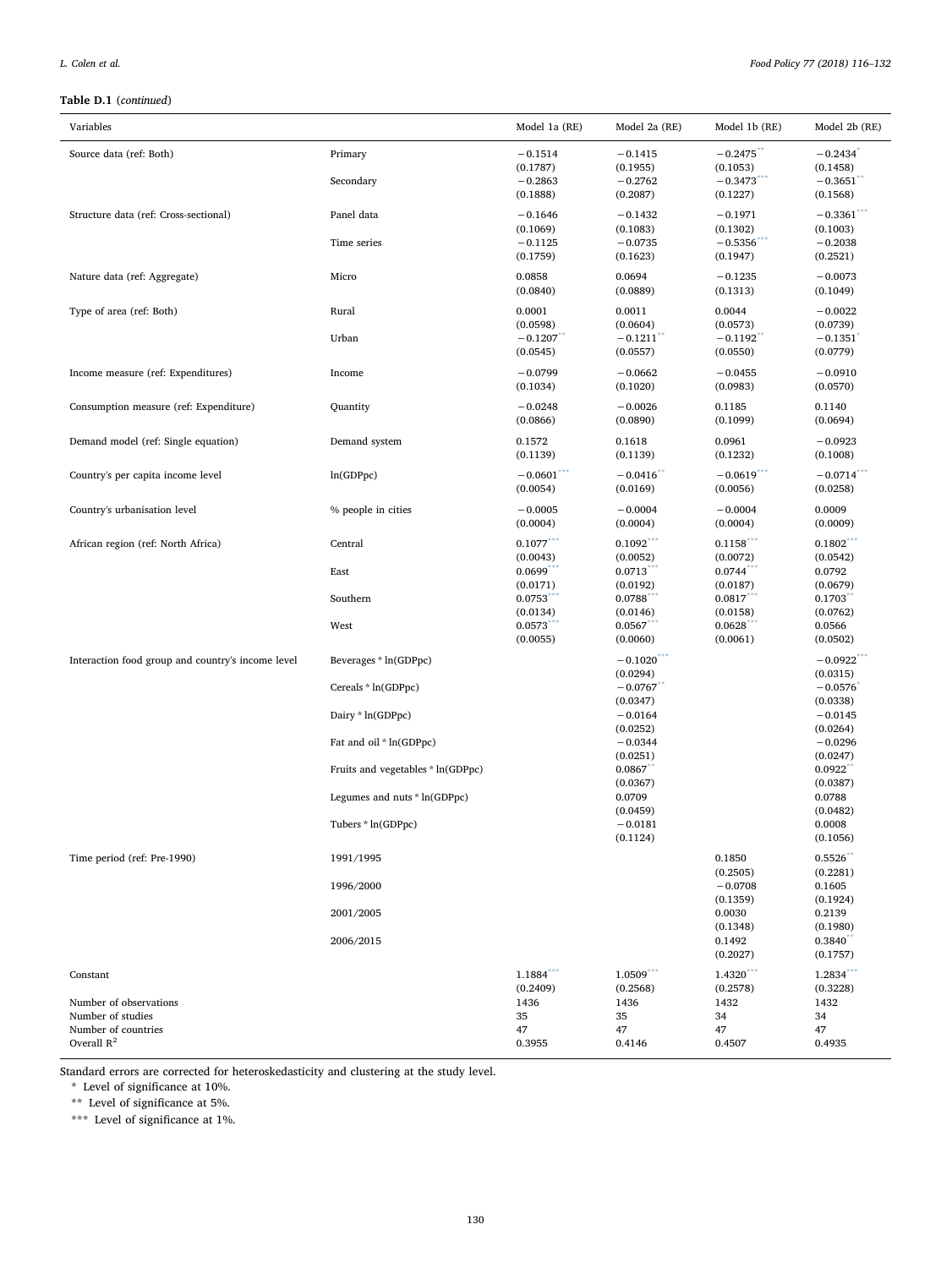## <span id="page-15-0"></span>Table D.2

Sensitivity analysis: weighted least squares with sample size of study used as weight.

| Variables                              |                       | Model 1a                | Model 1b               |
|----------------------------------------|-----------------------|-------------------------|------------------------|
| Type of publication (ref: Journal)     | Report                | 0.0337                  | 0.0703                 |
|                                        |                       | (0.0899)                | (0.1457)               |
|                                        | Working/conf. paper   | 0.4200                  | 0.3943                 |
|                                        |                       | (0.1157)                | (0.1154)               |
| Food group (ref: Meat, fish, eggs)     | <b>Beverages</b>      | $0.6575***$             | $0.6548***$            |
|                                        |                       | (0.1462)                | (0.1483)               |
|                                        | Cereals               | $-0.2060^{\degree}$     | $-0.2038$              |
|                                        |                       | (0.0468)                | (0.0472)               |
|                                        | Dairy                 | 0.0755                  | 0.0759                 |
|                                        |                       | (0.0548)                | (0.0544)               |
|                                        | Fat and oil           | $-0.1511***$            | $-0.1504***$           |
|                                        |                       | (0.0303)                | (0.0300)               |
|                                        | Fruits and vegetables | $-0.1784$               | $-0.1784$              |
|                                        |                       | (0.1246)                | (0.1249)               |
|                                        | Legumes and nuts      | $-0.3329$               | $-0.3315$ <sup>*</sup> |
|                                        |                       | (0.0582)                | (0.0590)               |
|                                        | Tubers                | $-0.3048$               | $-0.3017$              |
|                                        |                       | (0.1222)                | (0.1231)               |
| Source data (ref: Both)                | Primary               | $-0.4553***$            | $-0.4066$              |
|                                        |                       | (0.1353)                | (0.1369)               |
|                                        | Secondary             | $-0.6677$ ***           | $-0.6162***$           |
|                                        |                       | (0.1549)                | (0.1371)               |
| Structure data (ref: Cross-sectional)  | Panel data            | $-0.6585$ ***           | $-0.6306$              |
|                                        |                       | (0.1111)                | (0.1190)               |
|                                        | Time series           | $-0.0210$               | $-1.0323$              |
|                                        |                       | (0.1501)                | (0.2268)               |
|                                        |                       |                         |                        |
| Nature data (ref: Aggregate)           | Micro                 | 0.1817                  | 0.1768                 |
|                                        |                       | (0.1302)                | (0.1719)               |
| Type of area (ref: Both)               | Rural                 | $-0.1862$ <sup>**</sup> | $-0.2014$ **           |
|                                        |                       | (0.0832)                | (0.0945)               |
|                                        | Urban                 | $-0.2578$               | $-0.2723$              |
|                                        |                       | (0.0846)                | (0.0939)               |
| Income measure (ref: Expenditures)     | Income                | $-0.1286$               | $-0.1203$              |
|                                        |                       | (0.0686)                | (0.0773)               |
| Consumption measure (ref: Expenditure) | Quantity              | $-0.0521$               | 0.0331                 |
|                                        |                       | (0.0943)                | (0.0955)               |
| Demand model (ref: Single equation)    | Demand system         | $-0.0637$               | $-0.2404$              |
|                                        |                       | (0.1861)                | (0.1406)               |
|                                        |                       |                         |                        |
| Country's per capita income level      | ln(GDPpc)             | $-0.0877$               | $-0.0809$              |
|                                        |                       | (0.0368)                | (0.0446)               |
| Country's urbanisation level           | % people in cities    | $0.0051***$             | 0.0042                 |
|                                        |                       | (0.0020)                | (0.0025)               |
|                                        | Central               | 0.3783                  | 0.3796                 |
| African region (ref: North Africa)     |                       | (0.1459)                | (0.1825)               |
|                                        | East                  | 0.3882                  | 0.3128                 |
|                                        |                       | (0.1369)                | (0.2234)               |
|                                        | Southern              | 0.4912                  | 0.4241                 |
|                                        |                       | (0.1208)                | (0.1538)               |
|                                        | West                  | $-0.0543$               | $-0.0165$              |
|                                        |                       | (0.1112)                | (0.1121)               |
| Time period (ref: Pre-1990)            | 1991/1995             |                         | $0.7001$ **            |
|                                        |                       |                         | (0.3297)               |
|                                        | 1996/2000             |                         | 0.5809                 |
|                                        |                       |                         | (0.2505)               |
|                                        | 2001/2005             |                         | 0.6156                 |
|                                        |                       |                         | (0.2866)               |
|                                        | 2006/2015             |                         | $0.6479$ **            |
|                                        |                       |                         | (0.2218)               |
| Constant                               |                       | 1.5998                  | 1.0884                 |
|                                        |                       | (0.4638)                | (0.6254)               |
|                                        |                       |                         |                        |
| Number of observations                 | 1427                  | 1426                    |                        |
| Number of studies                      |                       | 34                      | 33                     |
| Number of countries                    |                       | 47                      | 47                     |
| Adjusted $R^2$                         |                       | 0.3633                  | 0.3621                 |

Weighted least (WLS) squares regression with each elasticity estimate weighted by the square root of sample size of the study. Standard errors are corrected for heteroskedasticity and clustering at the study level.

<span id="page-15-3"></span>\* Level of significance at 10%.

<span id="page-15-2"></span>\*\* Level of significance at 5%.

<span id="page-15-1"></span>\*\*\* Level of significance at 1%.